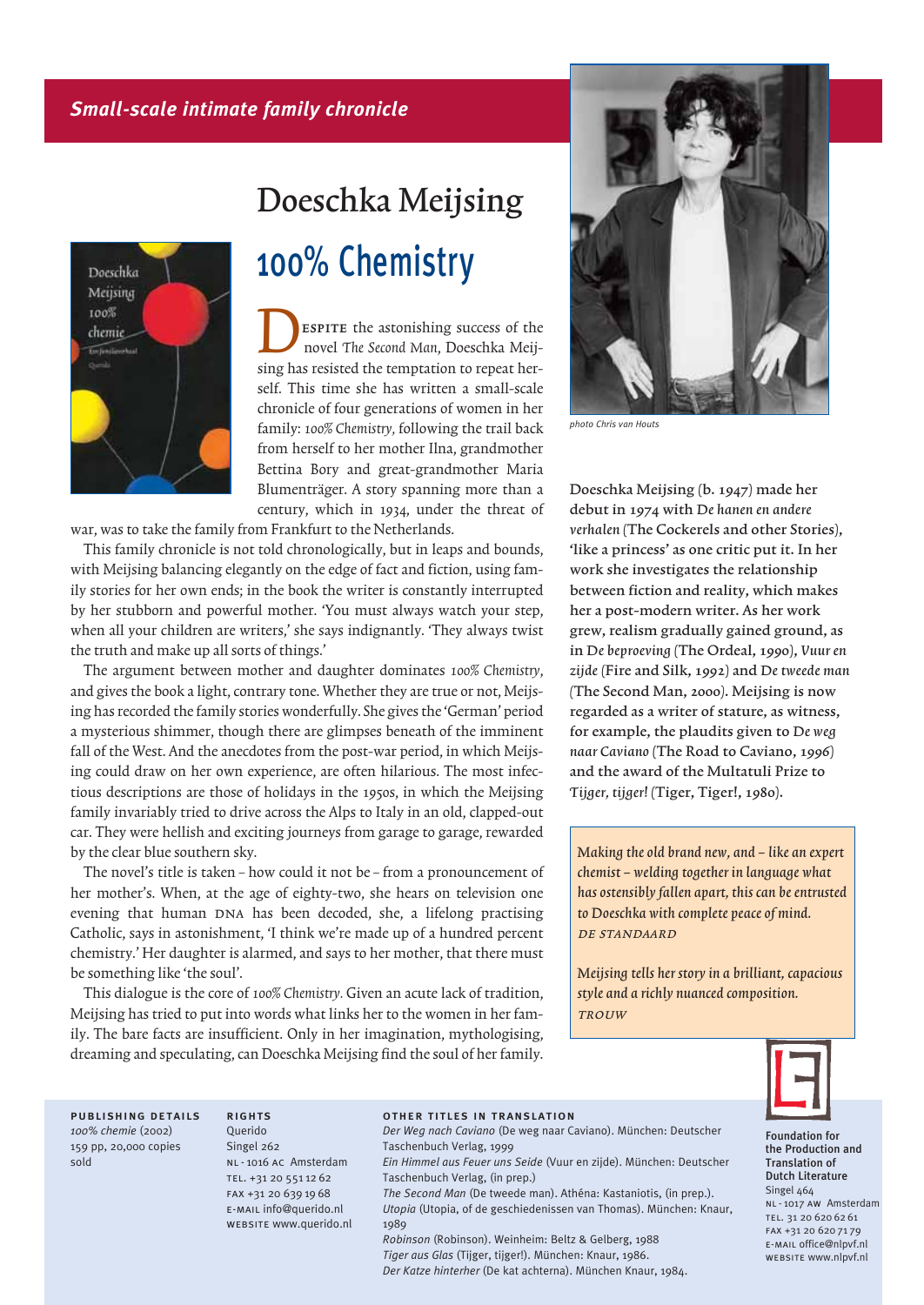## An interview with Doeschka Meijsing

# "Fear is a big driving force for writing"

## *by Elisabeth Lockhorn (27 April 2002, Vrij Nederland) translated by Jeannette Ringold*

"For the first time I have written a book has practically no fiction. This story is about the history of my family and my relationship with my mother. That is material for conflict. My mother and I have fought an eighty-year's war. About seven years ago we reached a truce. I think she's become nicer. Conversely she says the same thing about me. Whether the latter is true, I don't know. It's certainly true that I can control my temper better. It took me a long time to find the right tone for this book. The first versions were much more cantankerous, bitchier. Look at all that has been done to me. I had to fight to bring about a certain detachment and reduce my reaction to a chuckle."

## *Your great-aunt Else wrote: "The most important thing for a writer is to be lighthearted." From this book it appears that you have followed her advice.*

"When I read her advice, my first reaction was: that is the sort of advice that I can't use - after all, a writer has to go into depth. But in retrospect it was exactly the light tone that made the book. As if aunt Else ruled from her grave. It's precisely the laconic tone that makes the other things bearable. When my lover read the last chapter, she had tears in her eyes, something that almost never happens. She said: 'It's almost kitsch, you fall almost over the edge, but not quite. That's what great writers can do.'"

# *In the book you compare your mother to a phony customs official who guards the border between the present and the past. Why did that border have to be guarded so carefully?*

"In 1934 my mother came as a thirteen-year-old from Germany to the Netherlands. Like many immigrants she closed a door behind her. As I have written: 'Her past was in a box with a bow around it that would never be opened by her and which she guarded so forcefully that her children didn't dare to touch it.' It wasn't until later that I realized that it was perhaps a way to keep the past for herself, not to lose it completely. There was another reason for her silence. The family situation that I'm describing takes place in the fifties. A time when people weren't supposed to vacation in Germany, the time when Germans, if they asked the way, would get to hear: 'immer gerade aus.' Not exactly a time to be proud of your German ancestry."

## *You write: "There are open and closed families, and then there is ours."*

"I think that until I was eleven we belonged to an open family, and that became drastically different afterwards. During our adolescence we became aware of our family history. And whoever notices something awkward on his or her body, and a family *is* a body, is inclined to hide it from the outside world.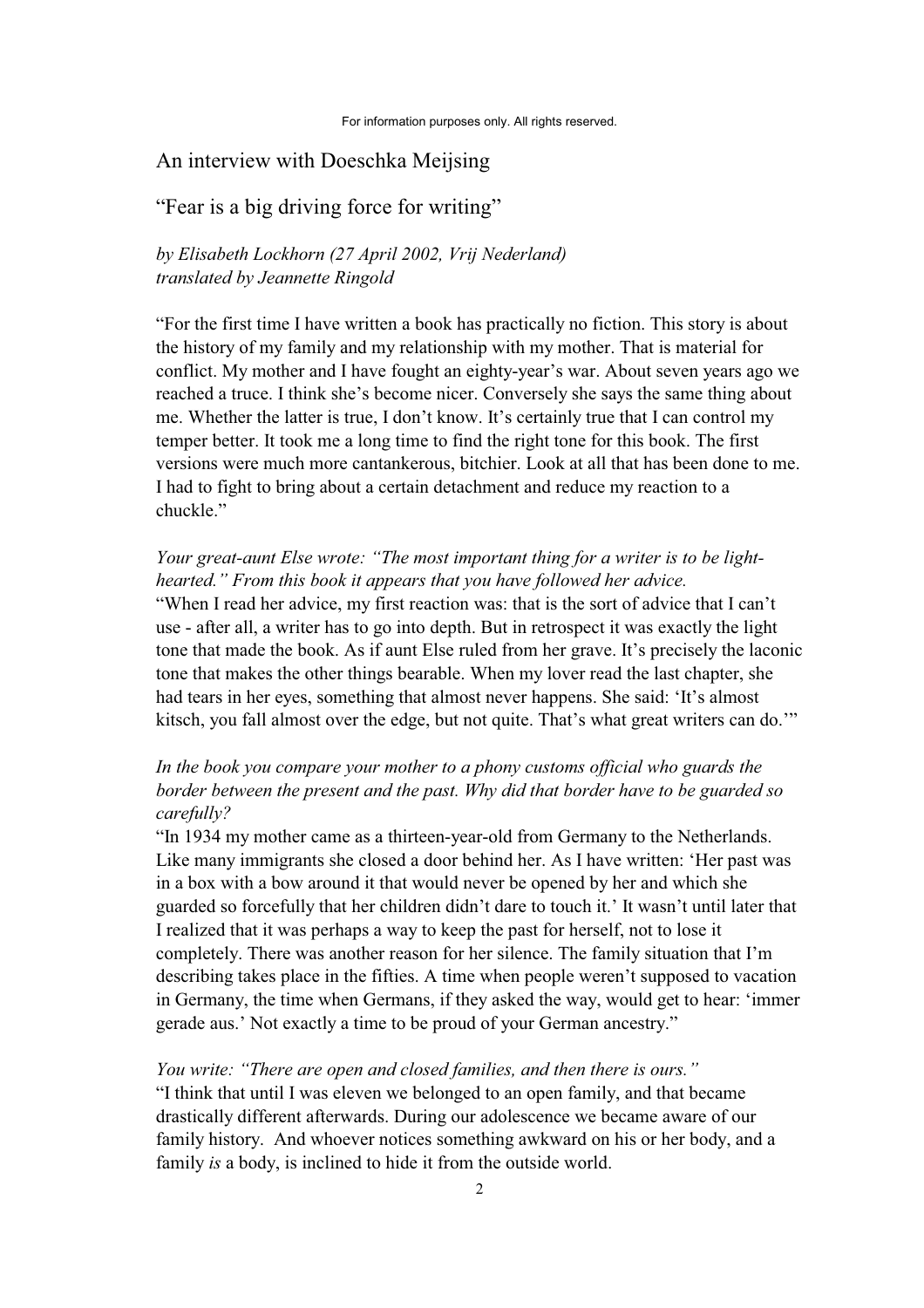We certainly talked about it in our family. And those were violent discussions. We'd ask: 'How is it possible that those Germans did that? Well, you don't know what it's like to be thrown out on the street or be dismissed from your job.' Conversely, if one of the children asked: 'But didn't the Jews let themselves be led like lambs to the slaughter?' my mother would grab an ashtray and throw it at someone's head. 'You can't understand how it was.' And how was it? 'That's too complicated to explain.' Those conversations always resulted in great chaos and powerlessness. And it really *is* complicated, even if for twenty-five years you've read everything you could get hold of, it's still almost impossible to comprehend. I was riveted when I read Sebastian Haffner's book, *Het verhaal van een Duitser* [Defying Hitler]. What I knew as loose fragments has for the first time become a whole."

# *"100% Chemistry" is also the story of your half-German mother who is trying to make her children more Dutch than the Dutch.*

"When I was writing it, I continually caught myself thinking: isn't it dangerous to say this? I scolded myself: a writer isn't supposed to be so timid, but suddenly I realized that *this* was the feeling that had weighed on me all during my youth. You were the child of the 'enemy' and you had to watch out what you said."

## *Your father has a somewhat tentative place in the book*.

"That's correct. That's how he is in my life. He is a man whom I don't understand very well. During my adolescence I was extremely proud of him, a charming, handsome man. But he never showed us who he really was. His whole life was totally devoted to our mother."

## *"He took us as part of the bargain," you wrote*.

"Yes, perhaps that's not completely true, but we did have that feeling as children. My father is a romantic - he lives in a world of boyish dreams. The women in my family have a much better sense of reality. In our house the ship of state was governed by my mother. My mother is indeed someone for whom one trembles, even though she is barely 5 feet tall. She is very verbal and can unerringly find your weak spots. Although her Dutch always came out mangled, what she said always hit home. I can still be afraid of her. Yesterday when I was visiting her she said 'you've hardly eaten anything' - to which I reacted with: 'It's been like that all my life. When you sit next to me I can't eat.'

Because it's the lot of the writer to write unpleasantly about mothers, when the book was finished I asked Jan Kuijper, the editor at Querido, if my mother came off fairly nice. He hesitated: nice, not really, but unique. When I told her that she said: 'Well, I'd rather be unique than nice."

## *What kind of child were you?*

"I don't really know. There are two contrasting images. My mother thought and still thinks that I'm a show-off and a dramatizer. I myself thought and still think that I was a lonely and isolated child. The fact that I could create my own world must have been,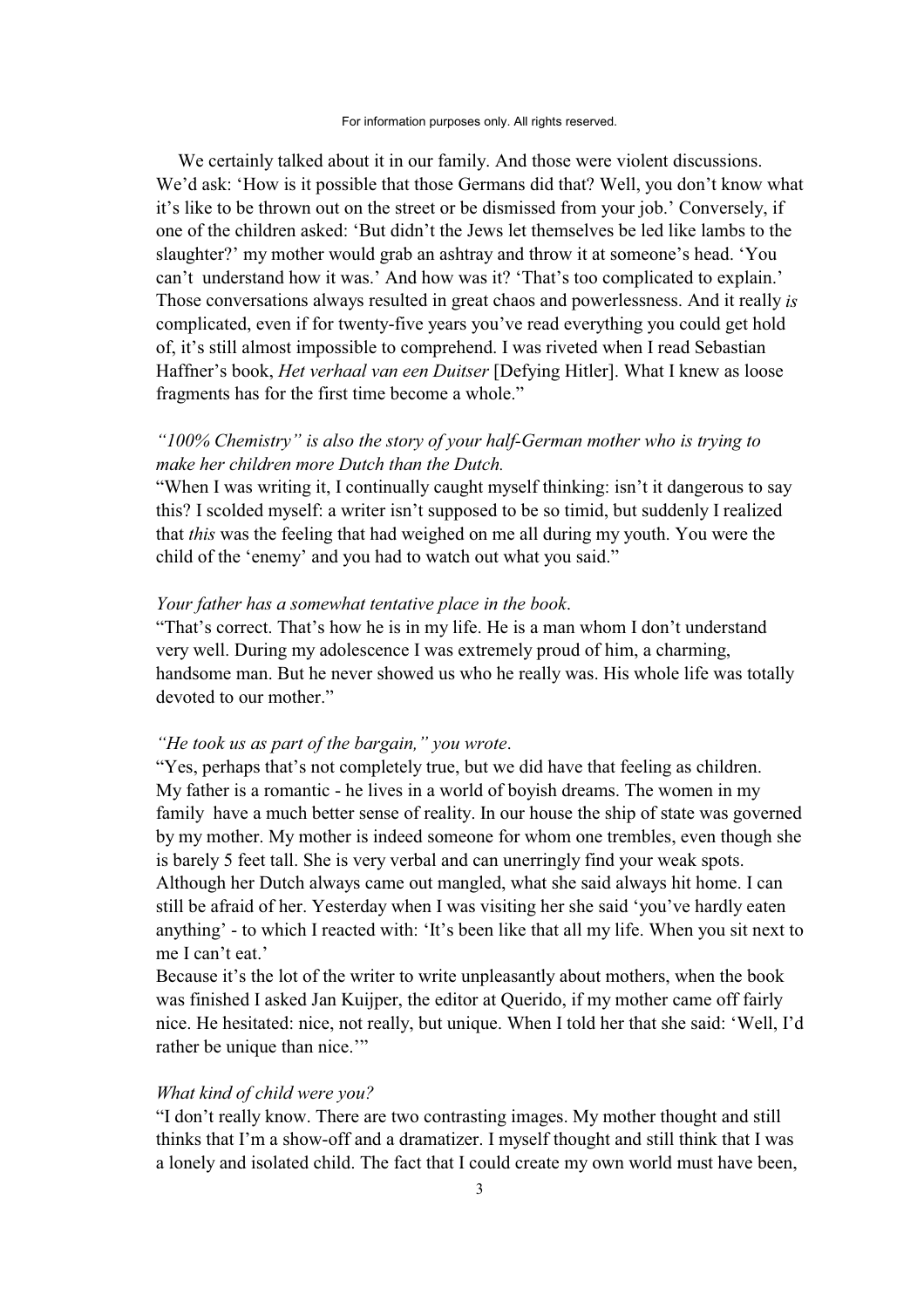#### For information purposes only. All rights reserved.

I think, very threatening to her. I can still do that disappearing trick. For years on end, probably out of necessity, I had a talisman. I only needed to think: I'm Mowgli, and I'd *be* Mowgli. I'd let go of Doeschka and I knew I couldn't be touched. I did that for a long time."

*Do you remember the moment when you knew that was no longer necessary?* "Yes, I was in the Landes in 1979. I was in a painful situation - of course something to do with love. After a quarrel I had walked out of the door, into the forest. If there is any forest where you can imagine being Mowgli, it's there. But suddenly I knew: I have to stop splitting myself off like that."

## *A reviewer described your books as "contemporary tragedies about friendship and betrayal."*

"That is indeed true in my first book through *De tweede man* [The Second Man]. My books are often about friendships and the fact that people are disappointed in it. After my tenth book I thought: I should no longer do that. But it always slips back in."

# *Another returning theme is that of a circle of friends which takes the place of the family.*

"It's a vital fact in a human life: you leave home, you build up your own world, you counterbalance the pain of family betrayal by feeling at home in a circle of friends. With that you 'vernein'[negate] as it were the first eighteen years that you spent with your family. Almost against my will I discovered after half a century that the bands are not strongest with the people who think like me, my friends, but with the people with whom I disagree about practically everything, my brothers, my sister, my parents."

## *How did you figure that out?*

"My brothers and I, the three of us, became ill almost at the same time. Both my brothers got heart disease, and my liver failed. Suddenly I knew how painful it would be if something were to happen. It's not that I've suddenly become excessively fond of my relatives - we see one another at most twice or three times a year. These relationships are and remain tense, but I still think that no people love each other as much as this family."

# *You hovered on the edge of death. You were forbidden to drink ever again. Do you yourself think of that period in terms of before and after?*

"Yes, I no longer need to be so very amusing or smart. I think more and more often: they either put up with me or not. Formerly I always had to leave the house, be among people to have my say. Now I'm excellent at being alone. After my fiftieth I've been increasingly bent on reading and studying. Really *lernen*."

# *Why do your novels practically never have a female principal character?*

"A male character involves less fuss. He can take a freighter to Dakar - if you let a woman do that you have to invent so much around it that such an idea dies an early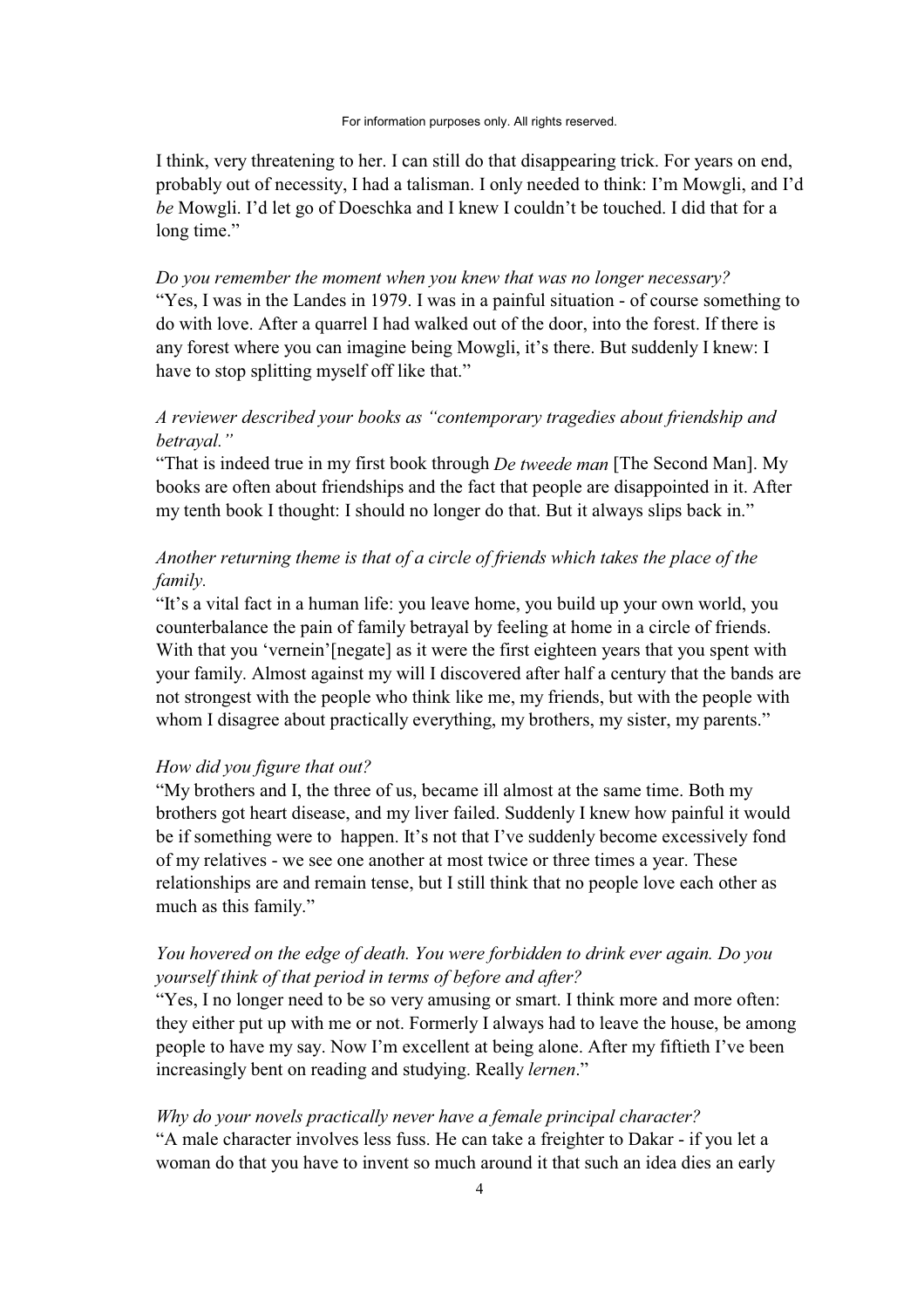death. A deeper issue is that I understand men better than women. Women are very inscrutable. They do devious things that I can't keep up with. And the emotional swings in women of child-bearing age are elusive. In myself too. Freud wondered: 'Was will das Weib?' It's something I too have wondered about for years. For a long time I felt more comfortable with homosexual men. I thought it was wonderful to meet a male mind without the threat of a sexual relationship hanging over it. Sometimes I find women a bit strange in what they expect from life. I understand men's humor and men's ambitions better. I also like the philosophical agility of men.

### *That can't be found in women?*

Hesitates and then says: "There is only one conclusive remark about intelligence in women, and it's from J.H. Donner. During a public debate he said that women can't play chess. Women raced up to the microphone and said: 'That's discrimination. It would be just like saying that blacks can't play chess.' Then Donner answered: ladies, you didn't understand me, black men can most certainly play chess, but black women can't. I think actually that there are a number of things in which men are better. Playing chess, engines, electrical engineering, logical reasoning. Perhaps I like the company of men because there is a presence of knowledge that is beyond me."

## *Is there an ultimate goal that you have in mind as a writer?*

"It's perhaps very arrogant, but after writing this book I have the feeling that I can do anything I want. I have the feeling that I had to write this book in order to be free to write other books. With this book, particularly the last pages, I've come closest to what I wanted to say."

*These pages contain perhaps the most beautiful lines of the book: "After the eleventh year the red mass of the brain swelled in all of us to unmanageable proportions as if we were born again, but this time with water heads that stood wobbly on our fragile necks, and dismayed by that unruly growth, in turn we invented systems that had to hold this uncontrolled growth in check. But the systems took turns and these in turn assumed unbelievable proportions and got tangled up and became enemies of other systems. It was a wonder that we could still hack our way out of the jungle to the coast where the ship was moored that went to sea without a sextant, where each one separately wanted from time to time and over and over to jump over board again. Outsiders called it crazy or suicidal, but we didn't need language when we employed full sail in order not to sink on the open sea."* 

"That's where I threw a last glance on the character of the small community that I wrote about - like a director who touches the core of the cast of characters. With these sentences everything suddenly becomes transparent and dangerous. It's not for nothing that others say: they are crazy or suicidal. That's not only true in the book - I'm also saying something about reality. The 'we' of that book are an exceptionally difficult bunch. Each one of us has felt the typhoon rage within ourselves in our own way. Luckily we don't all have it at the same time. I've had a real depression only once, but I do have a tendency to depression. That's an odd emotional swelling that you have to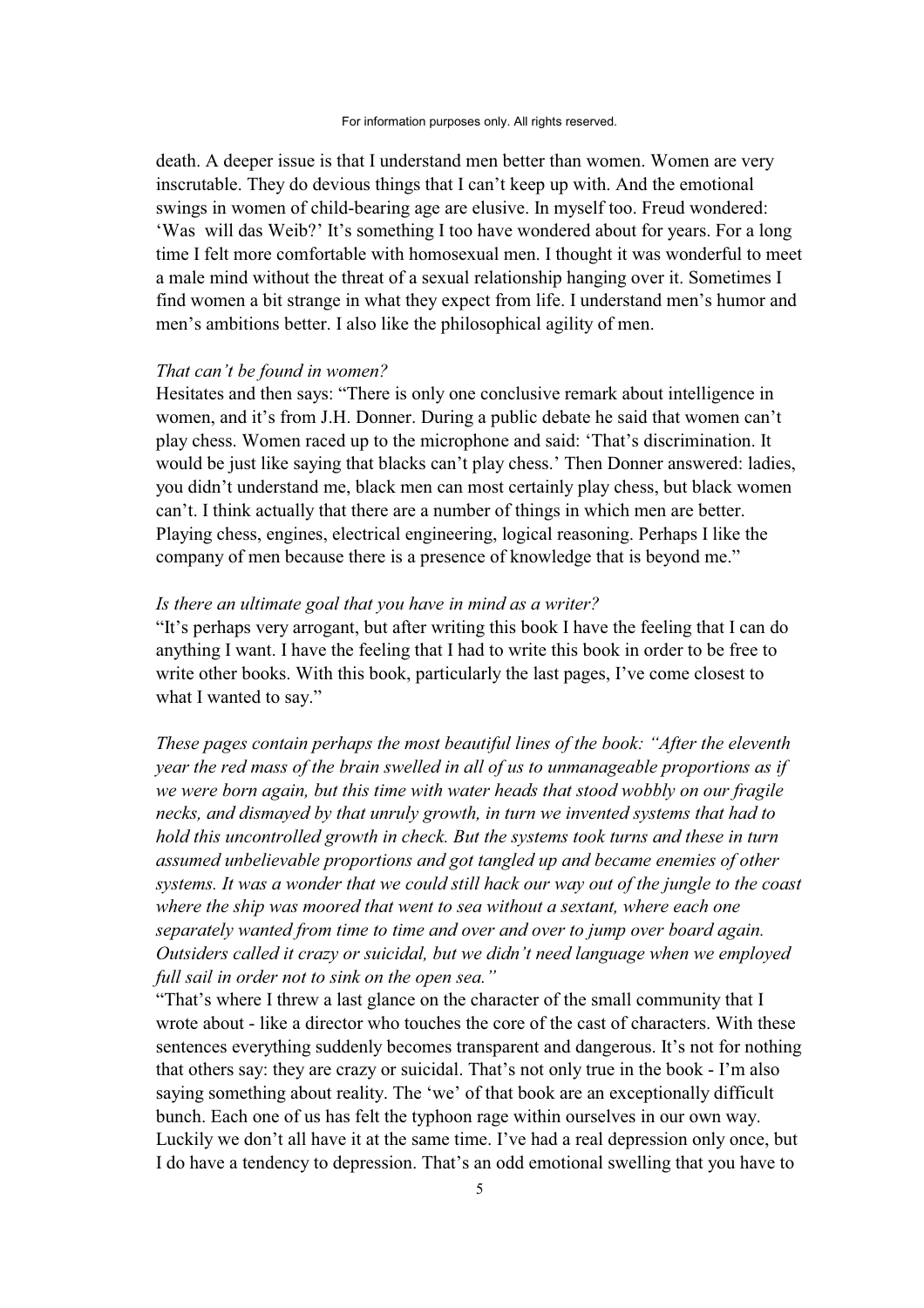#### For information purposes only. All rights reserved.

try to live with. I've accepted that I have strong tides within me. I try to go against them. To the front lines - that's one of my sayings. I can ad nauseam tell the anecdote of Napoleon who, when he was still corporal and was lying in the trenches, saw an officer standing next to him. 'Vous avez peur, caporal?' Whereupon Napoleon said over his shoulder: if you were as scared as I am, you wouldn't be lying here … Fear is a big driving force for writing. Describing what you don't dare to. Balancing on that edge. The fact that you can influence your own fate is a thought that I find very pleasant.

Especially when life is hard, which I think it is anyway, you have to intervene. Finding a certain phrasing, a certain text can sometimes help. In difficult situations I say to myself: 'Doeschka, this world is a hospitable world.' And for me this sentence eliminates all fear."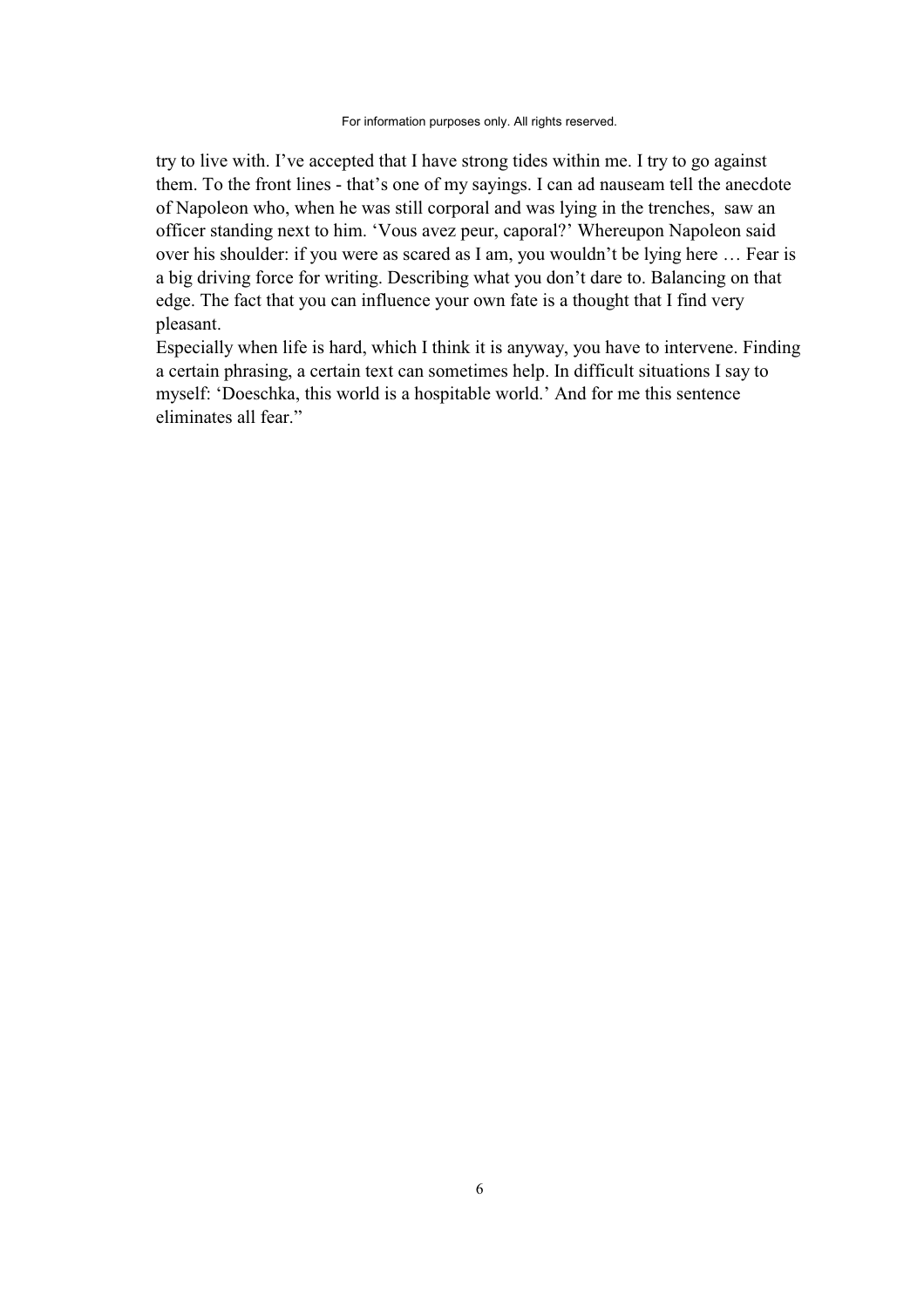## **Sample translation from**

*100% Chemistry. A family story.* **by Doeschka Meijsing (Amsterdam: Querido, 2002)** 

## **Translated by Jeannette Ringold**

## **Stories**

It's not entirely clear who plays the principal part in this story, my greatgrandmother Maria Blumenträger or poor Pfiffikus, but the fact that both of them contribute significantly to its development is beyond question for everyone in the family. Generally not much attention is paid to poor Pfiffikus, but that's because during the years that his existence was considered significant he took on various guises without detracting from his role in the story.

It wasn't until later in life that I heard about poor Pfiffikus for the first time, and his lot was so meaningless and sad that I was at a loss for words. Later, during times when my mother was in a good mood I asked her again for the exact story of poor Pfiffikus, she answered that she'd never heard of a poor Pfiffikus, that I'd made up the story, and that it really took the biscuit - considering all the misery that the family had had to endure - to have even a single thought for poor Pfiffikus who in reality hadn't even been aware of what role he played in the whole piece.

My mother could not report more about her grandmother Maria Blumenträger than that during the first fifteen years of her marriage to Carl Bory, chief conductor on long-distance trains, she was an independent woman who ran a flourishing milliner's shop Am Rossmarkt in Aschaffenburg where her creations were in great demand among the well-to-do of Aschaffenburg, Alzenau, and even Frankfurt. If you kept on asking my mother where Maria Blumenträger came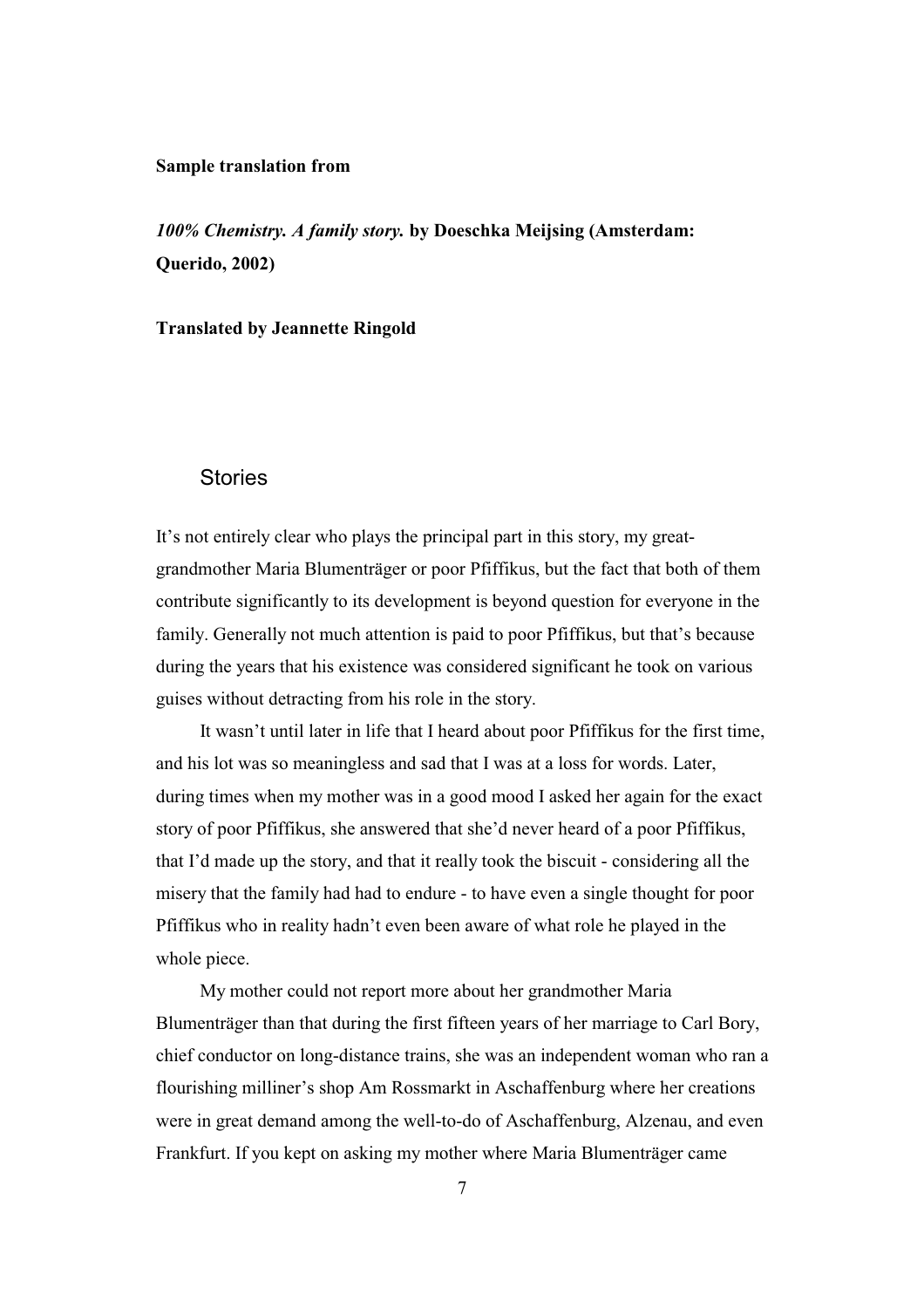from, from which region and from what relations, she was able - with great difficulty - to dreg up from deep down within her the fact that Maria had a brother who had struck it rich in America and had wanted to let Maria's daughter Bettina, my grandmother, come to America so that he could take charge of her education. Instead of Bettina, Maria herself made the crossing by steamship, and when after several months she was back on the Rossmarkt she spoke the following words: "That country is no place for my Bettina."

I myself could report from a very reliable source that when Bettina was in labour, Maria Blumenträger - as an old woman dressed in black - knocked at the door of the house in Frankfurt to give maternal assistance and wise counsel, whereupon the birth of my mother's little brother - until that moment touch and go - went smoothly.

"Where did you get that idea?" my mother asked indignantly, "you're again making up all sorts of things."

Whereupon I was able to produce a speech by my grandfather from 1972 in which, in a proud burst of creativity for his son, he had written the following lines of poetry: "All of a sudden there was a ring at the door, /from surprise we almost dropped through the floor/ For there she stood a frail recluse,/ the old, old mother from Wasserloos."

"Oh yes," said my mother, "that's right, my brother was born in a bucket. According to her mother's directions, Mutti had to sit down on a bucket, then the child would come without difficulty."

My mother knew much more than she pretended to know, but you had to find the right way to the stock, and usually her pipeline was jam-packed with the day-to-day rumbling and stumbling that she and my likewise eighty-two-year-old father undertook.

My mother's brother, during his working life a feared and admired member of the Economic Development Council, was therefore born in a bucket, and Maria Blumenträger had vanished into thin air after closing down the milliner's shop. I had to be satisfied with that knowledge. Wasserloos is at the western edge of the Spessart forest at the foot of the Hahnenkammberg, sixty kilometres or so from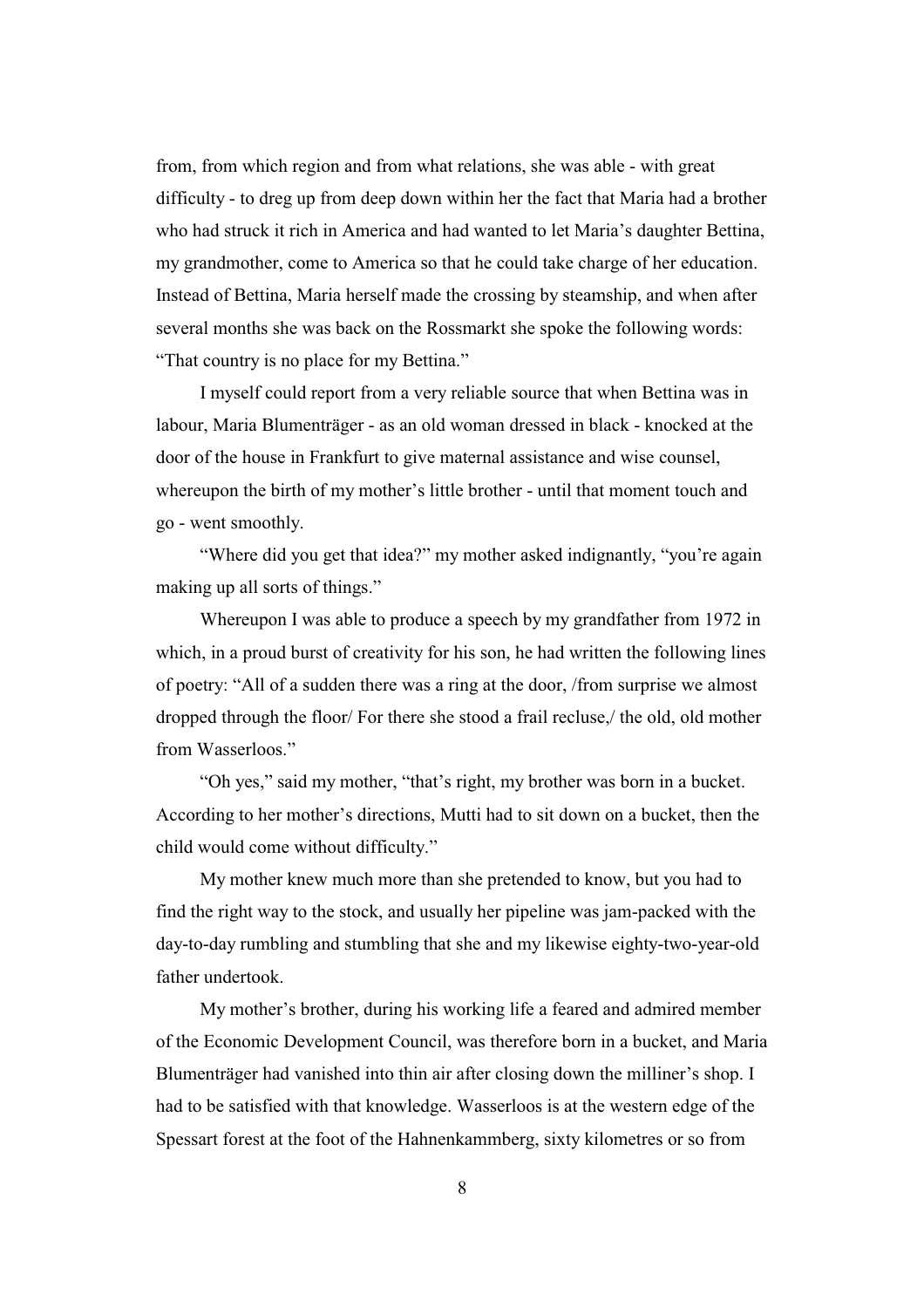Frankfurt, where Maria Blumenträger went to place her daughter on a bucket. In 1922 this was a complicated trip, especially because the former chief conductor of long-distance trains, Carl Bory, did not provide adequate transportation, and the yellow trolleys with an eagle and the black letters "Stadt Frankfurt" on them traversed the metropolis at only a crawl. That's what she got for banning Carl to the back of the house during her good time in Michelau. My great-grandparents lived legally separated.

No one in the family says a word about where the Blumenträgers have gone. As for the Borys, several of my second cousins have tried to discover some family trees; from those it emerged that originally they were probably French Basques who with their trowels migrated via Alsace to the north-east in order to provide the churches and palaces in the southern part of Germany with the skillful stucco work displayed by the Baroque. It even appears that one of the second cousins who lives in Portugal spent a year in France when it was celebrating the twohundredth anniversary of the French revolution. During that year, in order to secure a seat on the grandstand of the Champs Elysées, this cousin searched for possible Borys of aristocratic origin or for Borys who had played heroic roles in the French Revolution. All she encountered were fishermen and plasterers - "artists" as she stubbornly insisted on calling them - and she returned to Portugal empty-handed.

Not a word about the Blumenträgers.

Yet my great-grandmother Maria Blumenträger was a woman who ruled the world, even though it reached only from Frankfurt to Bamburg. She managed to endure Carl Bory mounting her six times under the old-fashioned red featherbeds, and all six times his aim was successful. After two young boys succumbed to "neurasthenia" as the result of a nasty flu, she remained behind with four sturdy little daughters. Carl had done his duty and could move to the back part of the "house with the fourteen saints" in Michelau, to a room that overlooked the dungheap and the wheat fields of the Steigerwald. There, in the company of poor Pfiffikus, he spent his days staring into the fire and dreaming of the long-distance train to Constantinople or of the war of 1870 when as a boy of fourteen he had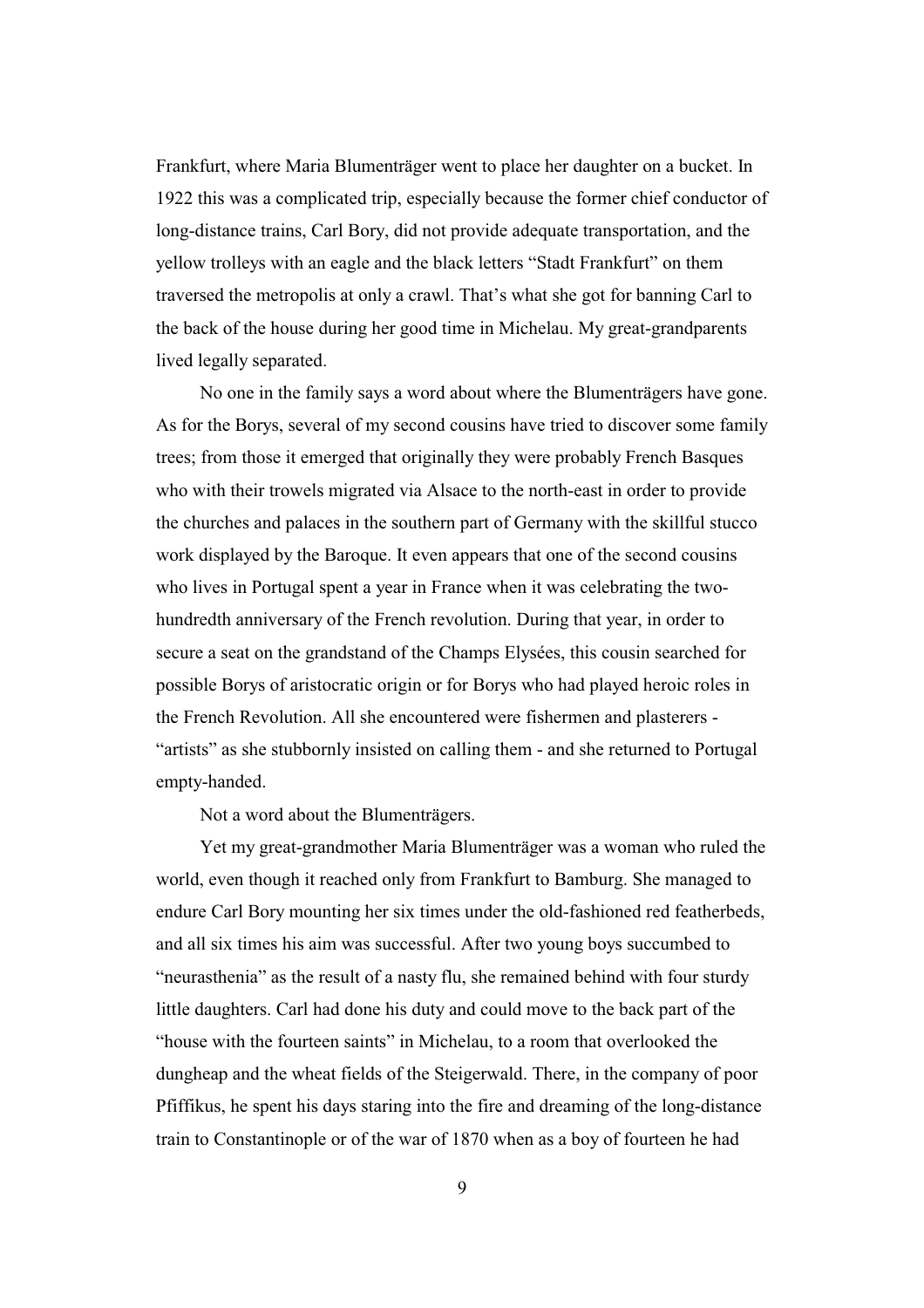cheered the soldiers with a passion that he had felt leaping behind his ribs for the first and perhaps for the last time.

"Der starb euch sehr gelegen"[His death was convenient for you], was the only thing he said when one of his daughters brought him his daily noodle soup, and his eyes filled to the brim with tears of sorrow because his marriage had broken his revolutionary zeal or because the noodle soup was once again too thin. One of his daughters had such cherished memories of daily serving the soup to her father that later, during our stay with her, she would stand in the kitchen for days on end and produce exquisite smells and would finally conjure up on the table a steaming pan with white dry noodles.

Former chief conductor Carl Bory with his friendly wet eyes left no other traces in the family, and his name died out in Germany and could be found only in the flat hamlets of the Camargue about which Vincent van Gogh wrote that it seemed to him that he was moving through the landscapes of Ruysdael with bent, black oak trees that offered shelter to a few farms at the edge of the marsh.

On the façade of the house the earlier Borys had sculpted rough forms of patron saints to protect against all possible accidents and illnesses. 'The house with the fourteen saints' in Michelau was ruled by Maria Blumenträger. First only on Sundays, because during the week she held her tape measure up to the achievements of the girls of the milliner's shop at the Rossmarkt in Aschaffenburg, but after the incident involving her second daughter Bettina, she shut down the atelier and came to the city only during the annual fair where she expressed herself condescendingly about the latest fashion in hats. The city grew rapidly in the new century; it smelled of new wood and paint; a lamp store was established in the milliner's shop.

The reason for closing the milliner's shop would enter into tradition as "that incident with Bettina."

"That incident with Bettina" was held up to us as a warning of what could happen if children didn't obey. As a thirteen-year-old immigrant from Germany my mother had several educational masterpieces in her luggage, for example *Der*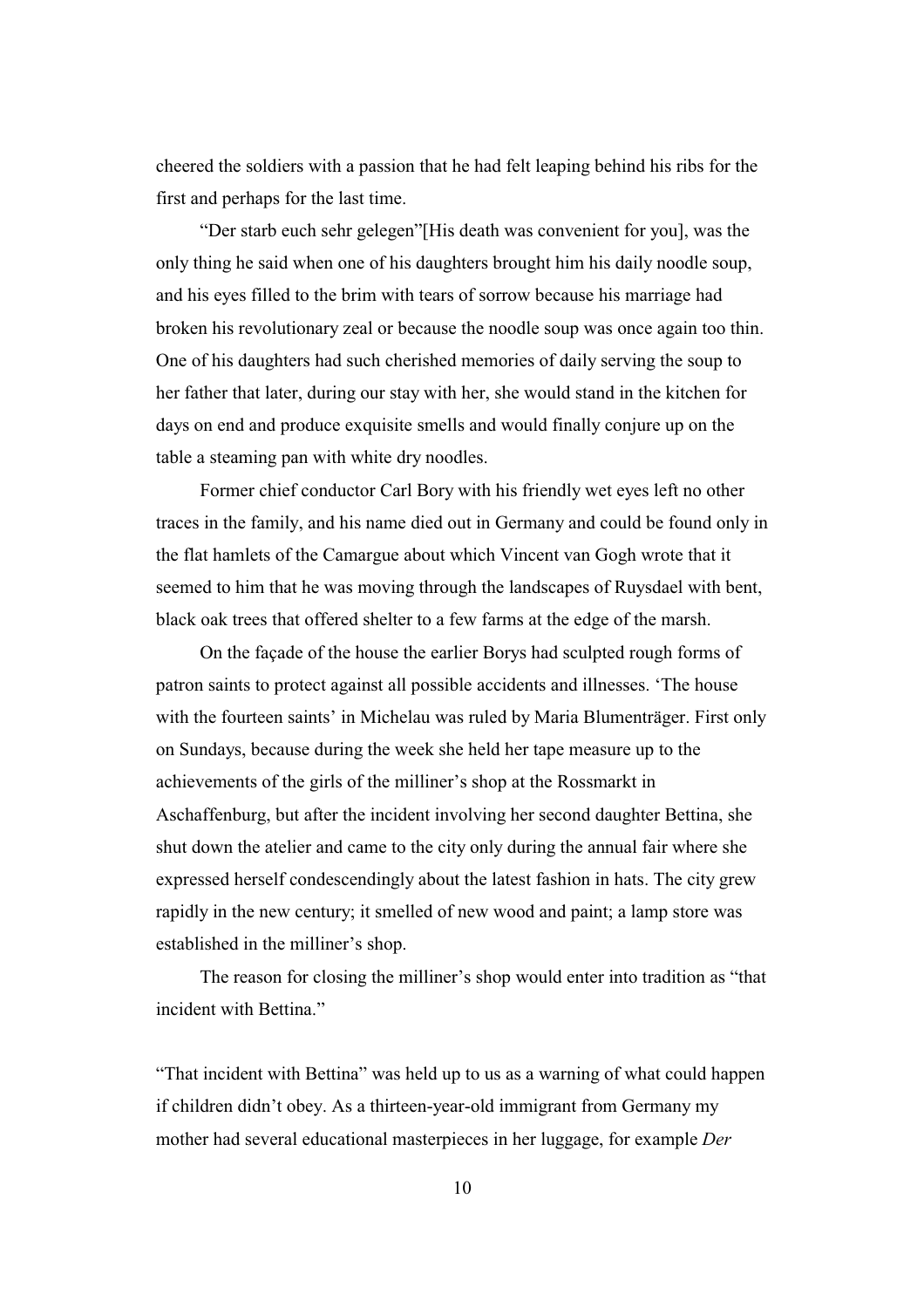*Struwwelpeter* from which we learned to refuse our oatmeal with great persistence: "Ich esse meine Suppe nicht, nein, meine Suppe ess' ich nicht" [I don't eat my soup, no my soup I don't eat]. Even the freshly dug grave for the hero Suppen-Kaspar, who starved to death, didn't break our resistance.

Something puzzling always stuck to "that incident with Bettina." If I asked my mother about it, she couldn't give any information, just as she knew her own ancestry only through remembered catchwords and characteristic sayings that bubbled up in her like geysers in an innocent landscape, but which for the rest had no context or content. As a young girl she had taken up her new existence with so much vitality that the past had been silenced with one stroke and finally stopped existing except through outbursts, sudden idiomatic peculiarities, and regularly returning laments: "Mensch, Max, Meier was kosten die Eier" [What's going on]; "Ach, hat er gesagt und ist er gestorben" [Oh, he said and did he die?]; or "that incident with Bettina."

I asked my grandfather about it. He sharpened his pencils with a sharp knife, tested the points against "Ruysdael's Dutch skies" as he couldn't resist remarking, and said: "If only poor Pfiffi had lived, then your grandmother wouldn't have had so much sorrow."

On the thick, transparent paper I saw the garden house come into being under his hands; I saw how he made calculations in the margin with a thick pencil - strong black numbers that imparted nothing but their existence. He smelled of shaving soap from 'The Gilded Hand.' He called the garden house "the garden house." But I didn't get anywhere with "that incident with Bettina."

A tip of the veil was lifted when one of my second cousins, the sister of the second cousin from Portugal who had scoured all of France for noble plasterers, wrote to my mother at Christmas that she had taken in a *reizendes* [cute] kitten that she had baptized Schlomo. My mother read the Christmas card aloud and my father said: "Schlomo? Didn't that have something to do with that 'incident with Bettina'?"

"Why she calls that cat Schlomo is a mystery to me," my mother answered and she hung the card on a clothesline that was strung across the room, a habit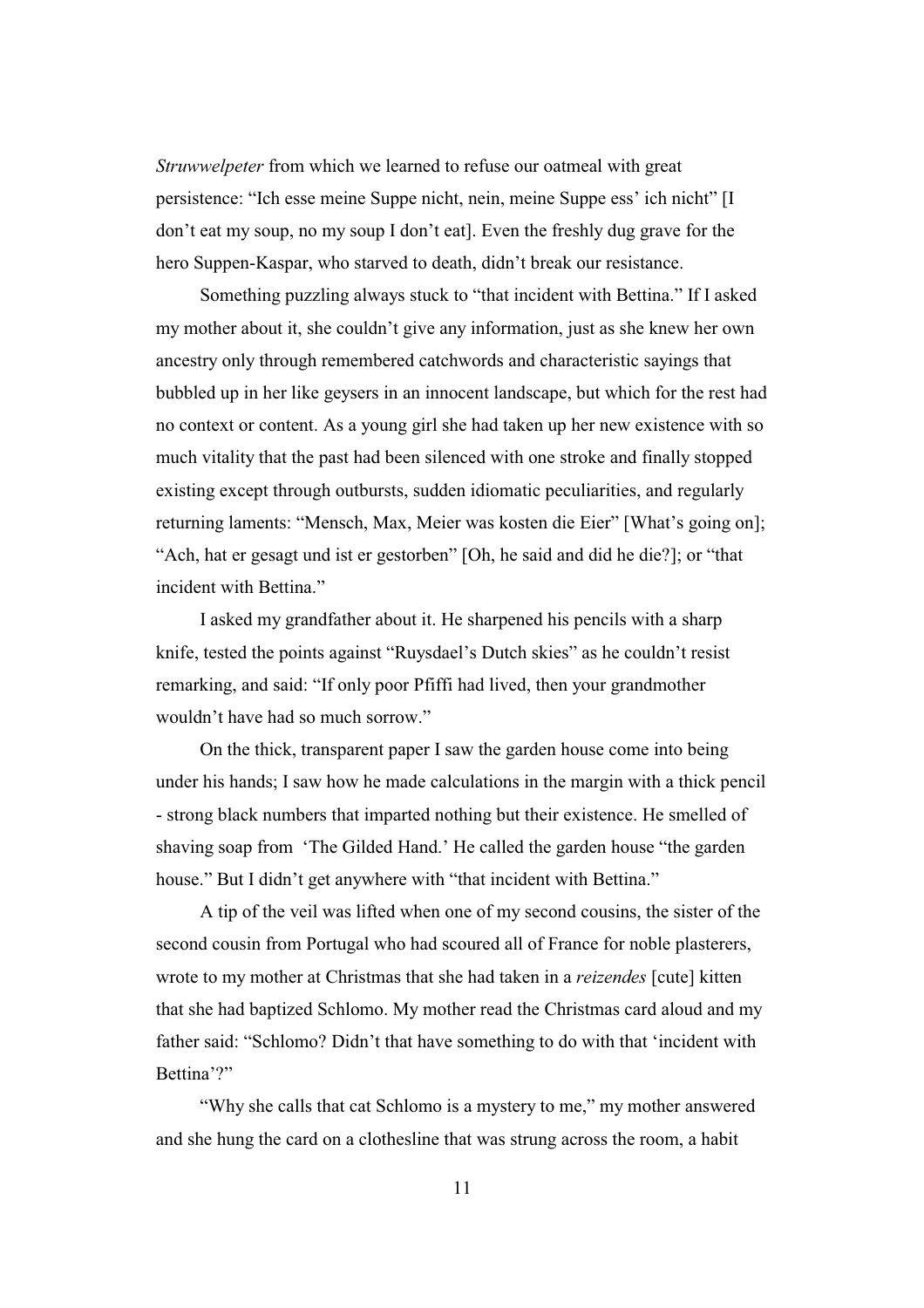that she had resisted all her life - it being bourgeois, which was synonymous to "typically Dutch" - and to which she had succumbed during her very combative old age with my father.

My second cousin had christened her kitten Schlomo, and in this way new life was blown into the old story of Bettina, at least in our eyes - not in my mother's. Schlomo, Bettina, Pfiffikus - a sad tale began to develop that my grandfather's calculations could not get at. Something was written in the margin that called for deciphering.

"You're just inventing things!" my father called out as he looked up from his book when I questioned my mother in vain, "stop bothering your mother."

Wild horses couldn't induce him to read another book besides the *Odyssey*, in Greek, whereby I had never been able to catch him showing any interest in its contents. He was interested in the letters, that finely drawn abracadabra with which he tried to close the gap of time that yawned between him and his school years, a dark hole in which all sorts of things that he had never wanted came to life, grew, and became diseased. His latest dream consisted of the old Greek alphabet and my mother's descent on the chairlift along the banister every morning when he waited for her in the hall with tea and Dutch rusk. The two of them were together.

Let me reconstruct it. No one tells you anything. During the course of the years you catch names, places, landscapes. You try to put a suit or a dress on the names, you look for the landscapes in the atlas. Why is the past a landscape where entrance is forbidden? They don't allow you to enter because they want to keep the region for themselves; they are phony customs officials. No, they are immigrants who have closed the door behind them.

Before the bronze bells of the Domkirche announced the Angelus and the light bells of the Sandkirche and the Christuskirche could turn it into a joke by pealing together, Maria Blumenträger had already taken the large scissors from the belt of her skirt and let the tape measure slide from around her neck. In front of the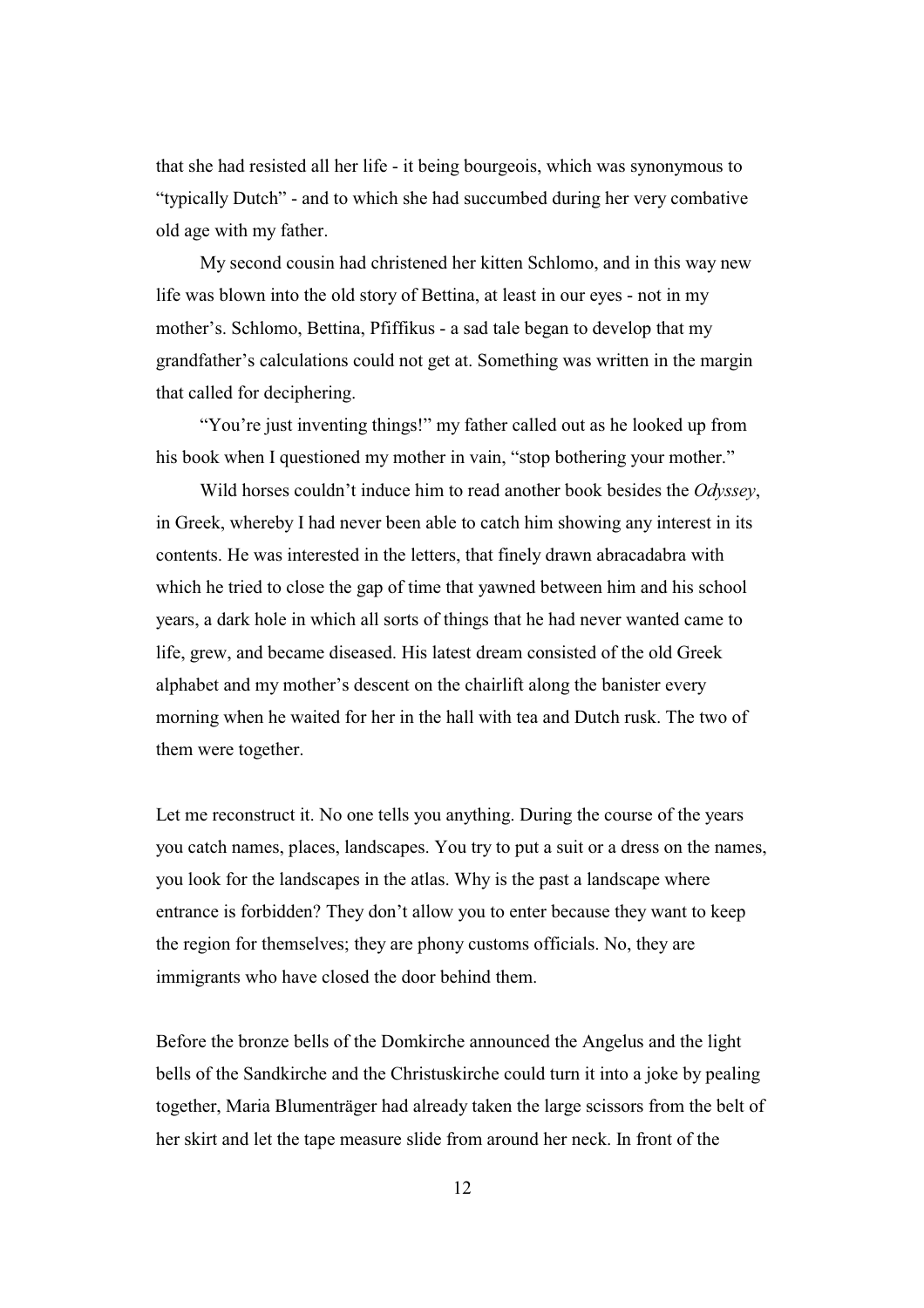mirror she stuck the combs back into her black hair and bit her lips. Sighing with relief, the girls of the atelier stayed behind and threw ribbons at one another. Rolls of gauze, cotton, and silk leaned against the wall, and an enormous veil lay over the mountain of feathers. Whalebones, patterns, and artificial fruit filled the tables, and the noontime sun danced in beams of dust between the sewing tables. Maria Blumenträger walked resolutely down Rossmarkt, turned left into Nadergasse, crossed Herstalstrasse, and reached Treibgasse where in Schlomo Nussbaumer's fabric store she sank down onto a wicker stool.

"Oh Schlomo," she said, "always those bells."

My great-grandmother was not the kind of woman who complained. According to my mother, who had caught sight of her only once when her brother dropped into the bucket, she had coal-black eyes and a gaze that made men and children tremble. One day a week she ran the house in Michelau, then she left for Aschaffenburg, a long daytrip on which she sometimes took along one of her daughters: the equally domineering Lina who during Maria's absence kept the household in Michelau going; small Elvira who charmed people; crazy, wild Rosa who would tear up everything if you took your eyes off her for a moment and who would go insane during the Allied bombardment of Berlin; and Bettina, Maria's second, mild-mannered daughter.

It was dark in Schlomo Nussbaumer's store. Sunlight didn't penetrate the dark passages that were formed by the bales of cloth. The store was a labyrinth where only Schlomo knew his way. Sometimes he disappeared in one of the passages, and then there had never been a Schlomo Nussbaumer; sometimes he'd emerge so unexpectedly that he would scare the living daylights out of you. It smelled of sweet cotton, of the excitement of silk and chintz, of forbidden things.

"Bells were made to ring," Schlomo Nussbaumer said cautiously. As a foreigner he had been silent half of his life, and he wouldn't risk the second half by insolence. Everything was new during the thirty years of his citizenship, but that didn't mean that everything was safe. He didn't have a single optimistic thought about the new century. Come what may, prudence was required, even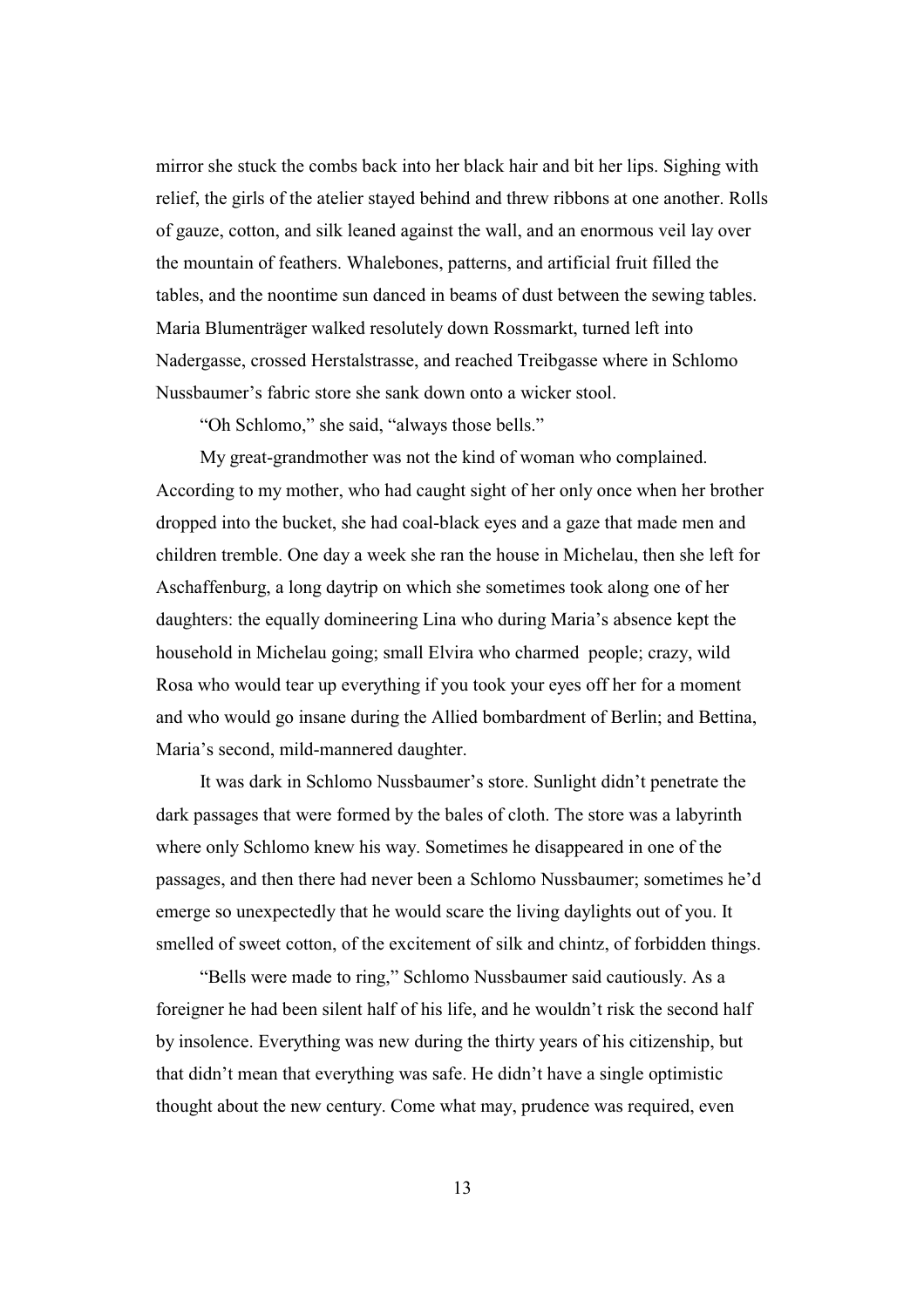towards Maria Blumenträger who sat with legs wide apart, using her broad lap for her gingerbread and coffee.

"All the Bory girls are wasp-waisted and have hips that please God," my uncle who was born in a bucket once said to us during a family dance. We were at the onset of adolescence and looked the other way, offended or uninterested. We wanted no relatives, and certainly not one who came from Germany where the "Wirtschaftswunder" [economic miracle] produced much bigger hips than those prescribed by the Twiggy fashion. I did not yet dwell on Maria Blumenträger who waited stubbornly until the bells would quiet down.

Schlomo sneaked glances at her and cracked his knuckles. Perhaps he still dreamed intensely of this short stocky woman who for years had been buying cloth for her hats from him. He would never forget the first time she stepped into his store from the sunlight, took the fabric between her thumb and index finger as if she were the owner of the cotton plantations as well as the silkworm cultivation in China, and stated: "Schlomo, zur Sache, sie Schatz" [Schlomo dear, get to the point]. Provocative but cool, haughty but flirtatious.

He had bent forward to suppress his smile and asked how large a discount she wanted. But Maria Blumenträger who was considered an exotic beauty in the region and had been trained in Frankfurt, wouldn't hear of a discount. She was planning to set up a milliner's shop in Aschaffenburg and he, Schlomo Nussbaumer, would become her textile supplier. It had been a business agreement, but during the first years it had also been something else that wasn't talked about.

"It's becoming too much for me," said Maria Blumenträger this time. "Lina is getting to an age when she needs guidance. I'll soon have to tighten the reins a bit at home. And I'm also fed up with those bells."

She stood up and caught the crumbs of the gingerbread in the palm of her hand. She looked outside over her shoulder, at the sunlight.

"And Carl?" asked Schlomo while he looked at her neck above which the black hair was pinned up.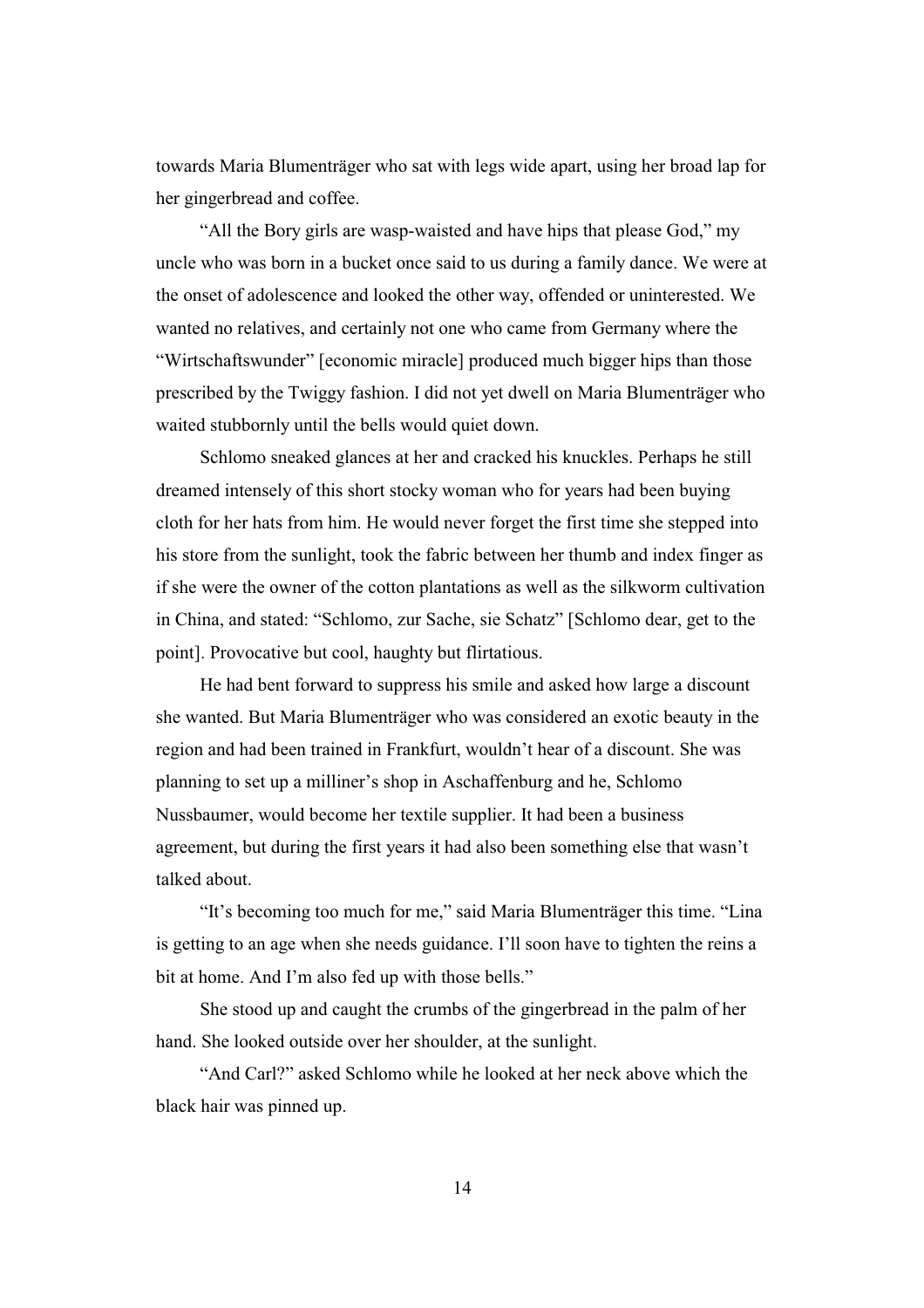"Carl is going to the back," she said, tired at the thought of her husband for whom she had run away from home – "poor Pfiffikus can keep him company" there."

Schlomo shrugged his shoulders and sighed. He had thought as much - the new century would bring nothing good. Looking into the sun he watched her go, leaving Treibgasse.

When Maria returned to the atelier, the girls didn't know where little Bettina had gone. Just a minute ago she'd been playing nicely with buttons and darning eggs. They had given her some of their midday meal, she hadn't been a bother to anyone.

"Here," said the girls and as proof they held the glass darning eggs up in the air so that the sunlight bounced off them. "If I don't pay attention to everything myself," said Maria Blumenträger and walked out of the atelier.

In a widely branched family story, all arrows indicate treacherous directions. Name one thing, one object, and you run breathlessly after an episode that in the end turns out to be a side-road or a blind alley. Family histories are labyrinths, especially when your ancestors send you intentionally into a maze because they themselves had lost their way so often.

Take the darning eggs that the girls in the atelier held up high in the sun. They sparkled in their thin fingers. The light refracted inside them and bounced against them; they were little jewels of innocence that were held up, multicoloured alibis for the inattention of the girls. Weren't they small works of art, the round glass shapes in which dozens of small flowers let their colours bloom, the polished eggs with ingenious beauty inside?

Years after "that incident with Bettina" had begun at a slow time of the afternoon, my mother saw a marvellous flower egg like it lying under the counter of a haberdashery store in Frankfurt. At that time she was still so short that she couldn't look over the counter but easily underneath it. Next to the brown lace-up shoes of the saleslady, who somewhere up high was measuring braid with a yardstick, there lay - still and tempting - a blown glass darning egg in which pink,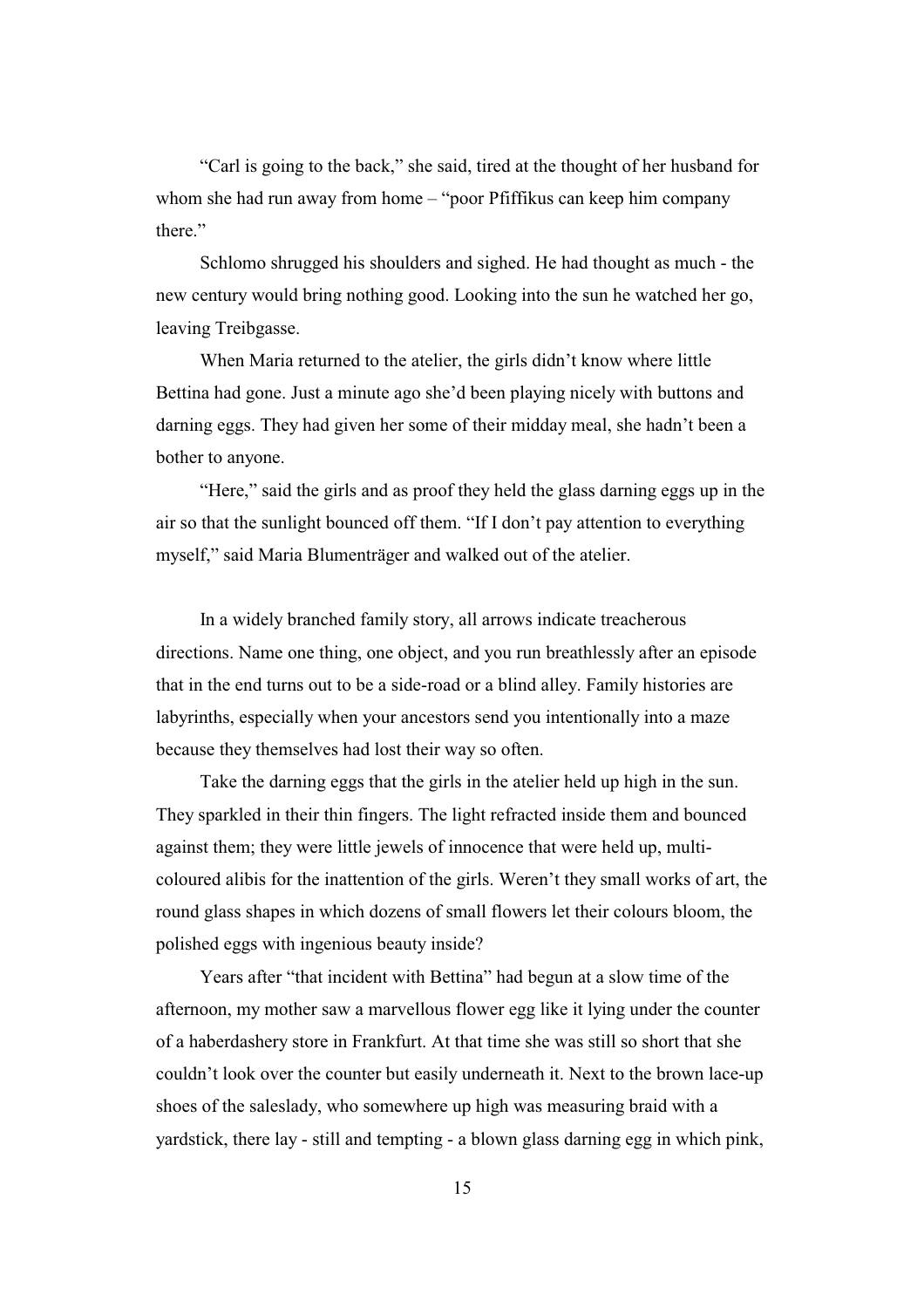yellow and blue anemones whispered to her: take us, take us. Above her head she heard her mother and the lady talking about a failed 'push' in Munich which caused a man called Hitler to land in prison, and she wondered why somebody had been pushed and why somebody had been arrested by the police.

Meanwhile the flower egg beckoned and tempted: don't leave me lying here next to the brown lace-ups, I've earned a better lot; I'll conjure up a thousand things for you; I'll fulfil all your wishes; pick me up and take me along.

Before my mother knew what she was doing, the egg had moved from the place near the lace-ups to her pocket, under the blue velvet flap of her coat, and the lady wound the measured braid quick as lightning around her stretched hand and put it in a paper bag, wished her mother a proper good day and gave the *Püppchen*, that was she herself, a thief, a pinch in the cheek, and then they were standing outside, her mother and she - the glass egg as a sparkling promise behind the blue velvet flap of her coat pocket and her head filled with barbed wire that confined her next to a stack of broken brooms.

Bettina was and remained gone, and no matter how Maria Blumenträger blamed herself within a few minutes for all the indiscretions that she had committed in her life, no one could say that the child looked like Schlomo Nussbaumer - it was a real Blumenträger girl; perhaps something was *not* her fault; perhaps she had miscalculated. Anyway, she could simply no longer tolerate Carl and Pfiffikus with their claptrap - a person needed nerves of steel these days; hadn't she adhered to her parents' religion with all her might? Then what did these bells want from her with their never-ending pealing? What kind of religion was it anyway if it didn't bring back your child? Bettina wasn't with the baker, nor with the woman who offered birdseed for sale, nor with the shoemaker who, sitting on his stool, happily drove nails into boots and sang "Ulla, Ulla, Uppa, Uppa."

The bells could no longer reach Bettina. At the edge of the forest she had jumped off the waste food cart, and now she skipped from patch of light to patch of light on the path that led her ever farther into the forest. Stock-still creatures hung in the air, their blue wings buzzed. A noisy little bird showed her the way.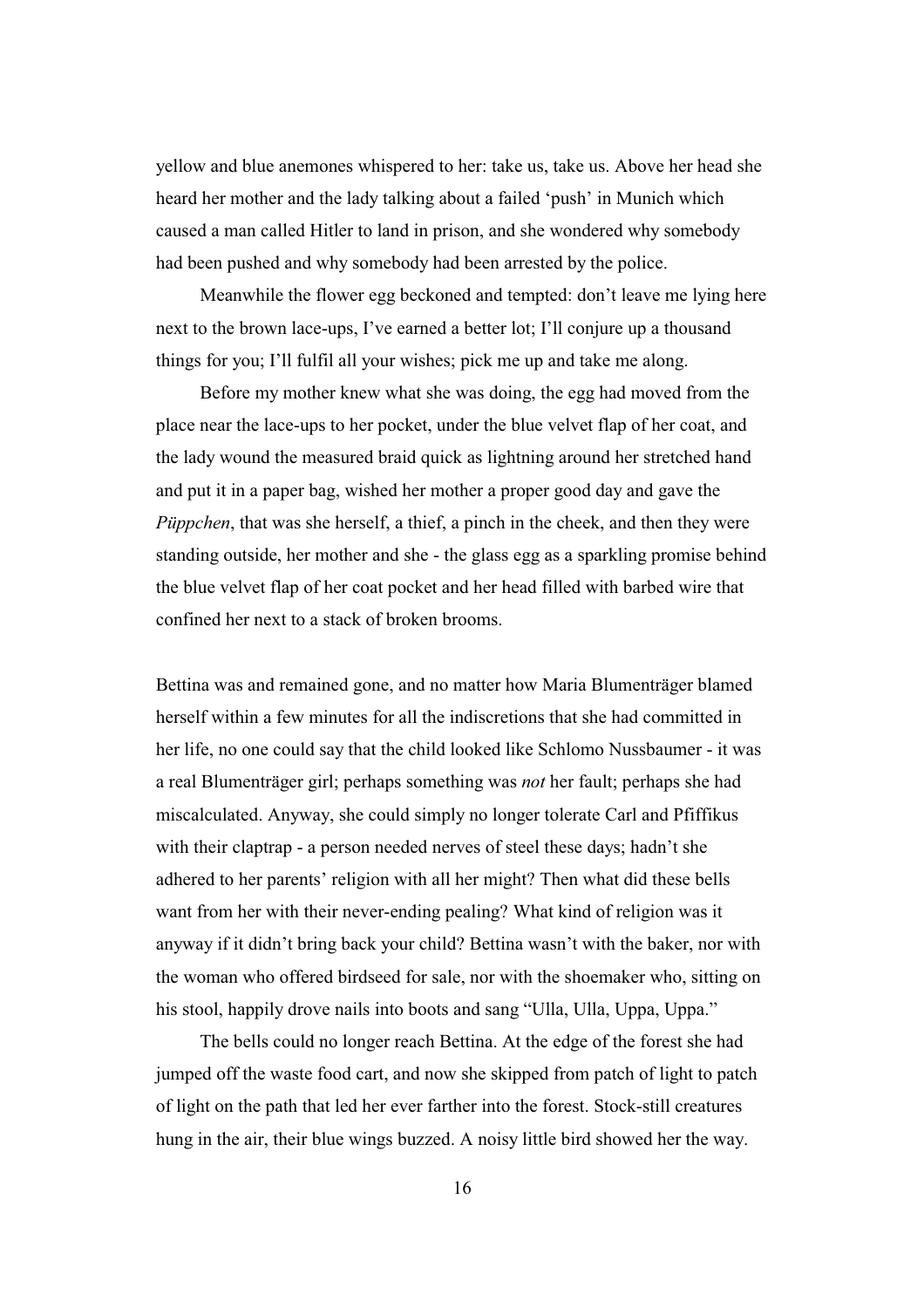She stepped and jumped past the horses' meadow, past the watermill and the witches' house, without awareness of the ever closer threat of the tall tree trunks that cautioned her: until here and no farther. She stepped right and left on the light spots that became fewer - there was no end to her game.

On an impulse that in children doesn't need a reason, she knelt down near a flat rock the size of her *Struwwelpeter*. She thought of her dead brother in his bed with railings. She had placed his red and white drum next to his head on the pillow so that yonder they would also be able to hear that he was coming, but her mother had taken away the drum and said: "Ulli no longer drums."

Worms and ants were crawling around under the rock, centipedes and pill bugs like funeral coaches. The soil was black mud. There was no light where her brother lay now. "Mutti, how big is the new century? Bigger than the Steigerwald, bigger than the Spessart? How much light is there? As much light as all the stars and as much dark as the night? No one had said anything about mud and worms under the stone, how the place was crawling with them. She let the flat rock drop from her hands and followed the bird, now slower, deeper into the forest.

The boy's death had made her mother even more energetic. With a steady hand Maria Blumenträger tied black ribbons in the hair of her daughters and tied the laces of their boots so tightly that they couldn't accidentally come undone. With a coal black glance she made her daughters swallow their questions and forbade them to cry. Only Carl was allowed to cry because his eyes were always filled with tears anyway, and poor Pfiffikus whistled the first bars of Beethoven's Fifth and consoled him with the words: "Ulli is coming and will drum." But Ulli didn't come and didn't drum, and her mother flew even more bustling "auf 'ne Sprung" [with a quick stop] off to Aschaffenburg and on Sunday afternoon placed Bettina giddy-up on the pig in the merry-go-round, while next to her the empty swan cart with the red wings also turned. Don't stand there dreaming, *Bettinchen* my daydreamer, clean your slate, eat your gingerbread, don't get stains, why are you just standing there?

The trees in the forest pressed closer together; the sunlight managed with difficulty to appear between them from time to time. Bettina had to edge her way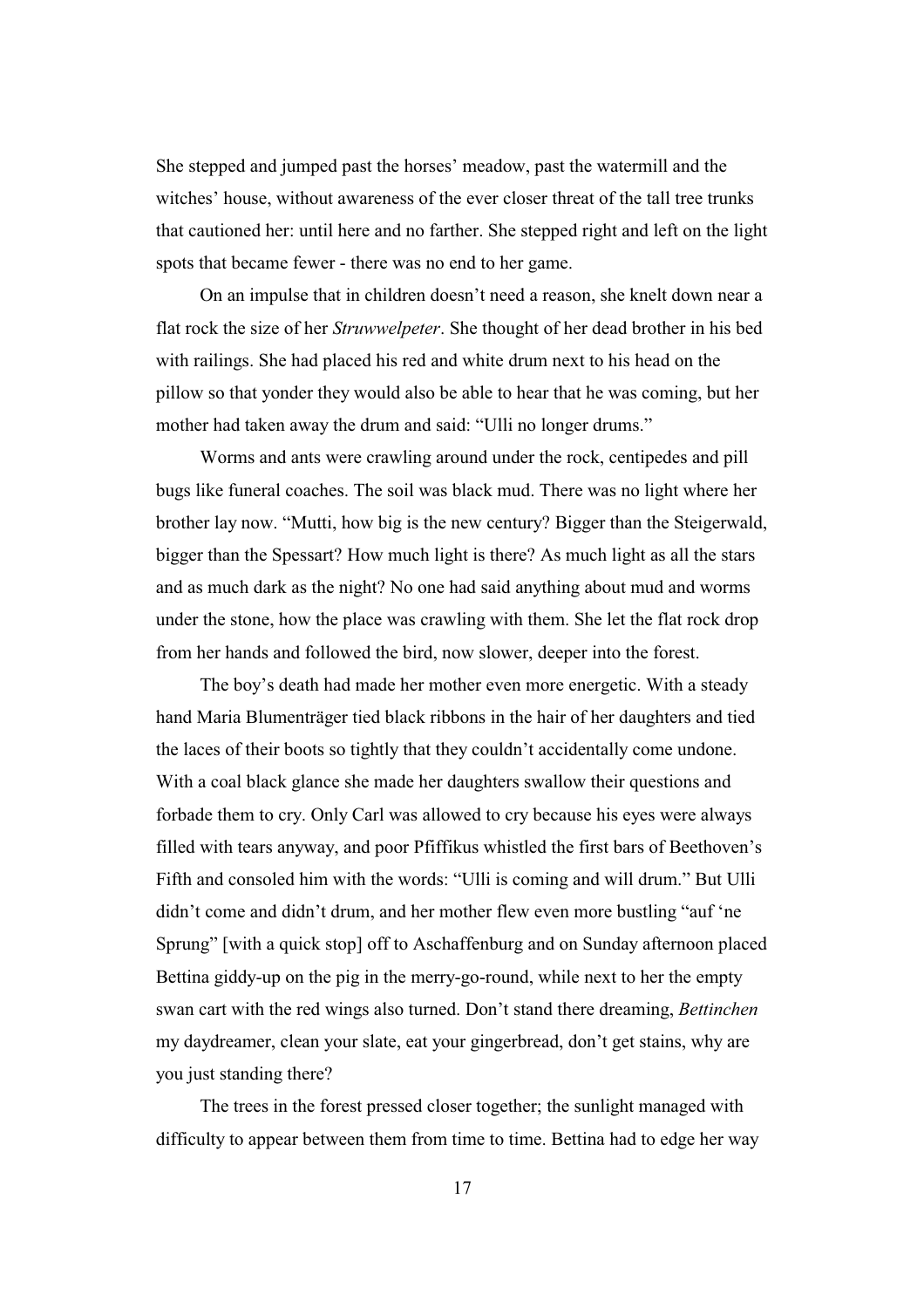through tall ferns, after that she came to a piece of dry forest floor carpeted with brown needles. She put pinecones in her apron and threw them away again. She climbed a steep hill and slid down it on the other side. She wanted to count one hundred tree trunks but stopped at sixty-four. She scratched open her calves where the flies had bitten her through her white summer knee socks. The road became long and the forest more and more forbidden.

All of a sudden she chanced upon a charcoal burner's hut. There was an open space in the forest. Between the trunks of the trees she saw the sun which stood lower and made longer shadows. A dozen scruffy charcoal burner's children, black as soot, had appeared from nowhere and looked at her with strange, white eyes. Some wore only an undershirt. They were barefoot. In the middle of the burned open spot in the forest a cone-shaped charcoal pile was smoking. Barrels with tar stacked on top of each other surrounded the open space. The children stood looking at her silently, some carried bundles of sticks and branches to cover the charcoal pile. From behind the hut a blackened man and a dirty woman appeared. In a shrill voice the woman started shouting in a foreign language; the only word Bettina understood was "child."

It was as though Bettina had landed in hell. They were the last charcoal burners, an impoverished lot who were still producing some tar for the boats on the Main, barely enough for a living. The smoke that stung her eyes didn't seem to harm them. Red sunlight fell on the black, smooth tree trunks that waited motionless, just like the children. Everything was still, nothing moved except for the thin, curling smoke from the charcoal pile. Suddenly she remembered fragments of conversations of her mother with the ladies who ordered hats: "sexual immorality," "children out of wedlock." She had ended up with cavemen and their locked up children who would throw her into the fire as soon as they woke from their spell and were unlocked. "Sexual immorality" - that giant cone covered with moss and branches in which the fire glowed must be something so incomprehensible.

At the woman's scolding, a second younger man appeared from behind the hut. He smiled with white teeth in his sooty black face when he saw Bettina. He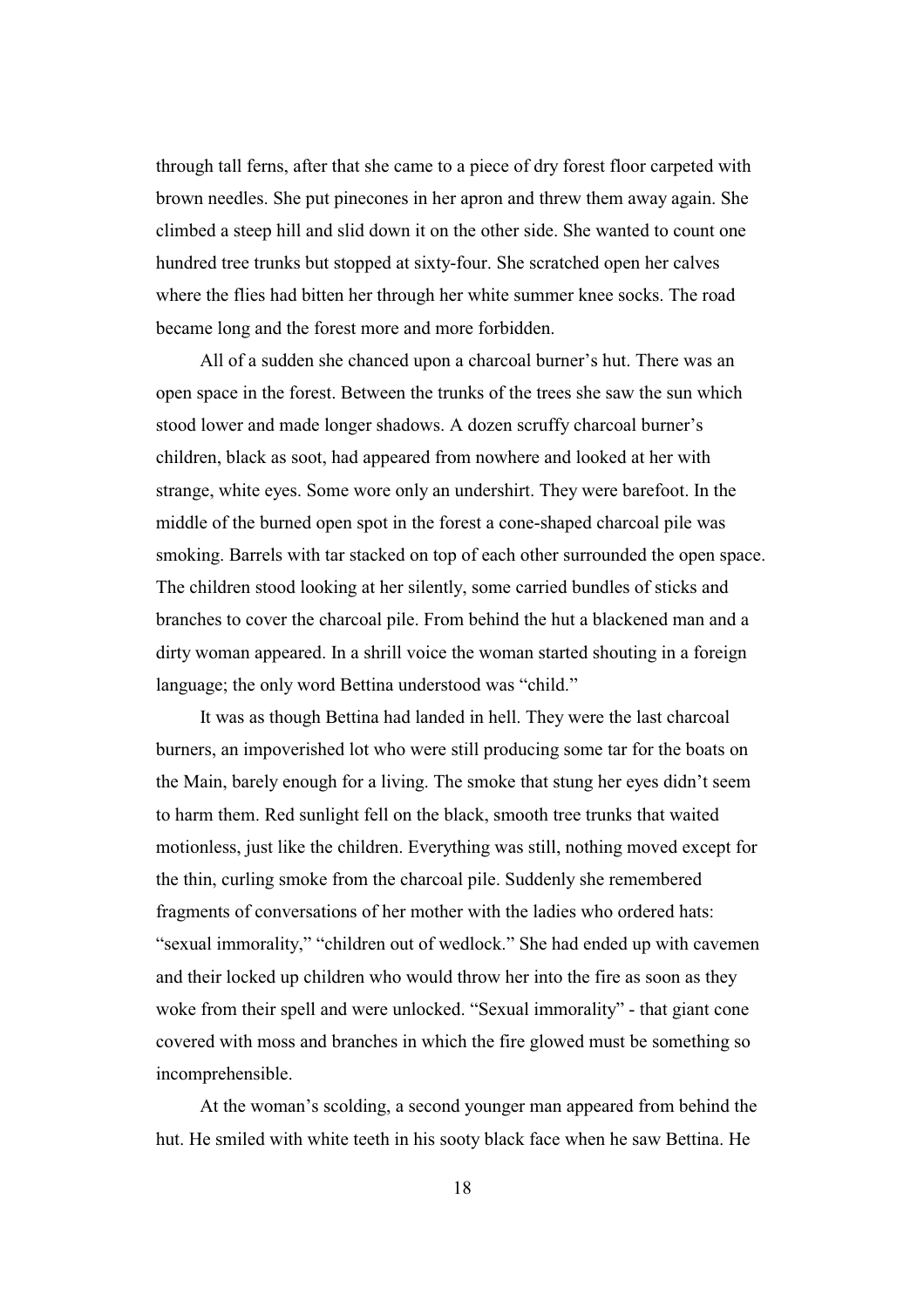ordered one of the locked children to get her a mug of water and watched her drink. She barely understood him either, but with many motions and much pointing she figured out that he would take her to the very first farmer's house outside the forest. She followed him at a distance of two meters. She looked stubbornly at his red boots. She wanted to avoid his face with the white teeth; it wasn't until later she would want to recall it time after time. The forest began to drip with the red, setting sun.

"Whatever gave you the idea that my grandfather had a parrot?" my mother asked indignantly, "and that in a house with small children. Such an animal is a focus of germs."

For my mother, bacteria and other germs were what the Goths and Vandals must have been for the inhabitants of the Roman Empire. She suspected that these things gathered in great numbers at the borders of her domestic empire and could invade at any moment and cause enormous destruction. Even before we children could say 'boo' she would drag us to get vaccinations against measles, diphtheria, whooping cough, tetanus, polio, and smallpox. She put up with the relative danger of meningitis from the injection against whooping cough and smallpox. Anything rather than micro-organisms like bacteria, viruses, and fungus. She turned bedding and the content of closets with abandon, aired the whole house at the drop of a hat, and chased us into the shower at least once a day. She even went so far that she refused to change our diapers without placing a thin cloth in front of her nose; this would prevent all these dirty little bugs that she had caught at the butcher or the greengrocer from finding their way out of her mouth and throat to us, defenceless children. For a long time one of my brothers insisted that this had caused him to develop a contact phobia.

In the unlikely event that the little animals somehow broke through the borders of her territory, only brute force would do. All of us were kept at home from school for a month; during this month we walked around with our closecropped heads rubbed with smelly malathion and wrapped? in white turbans made of nappies and had to stay away from the windows. A bunch of children with head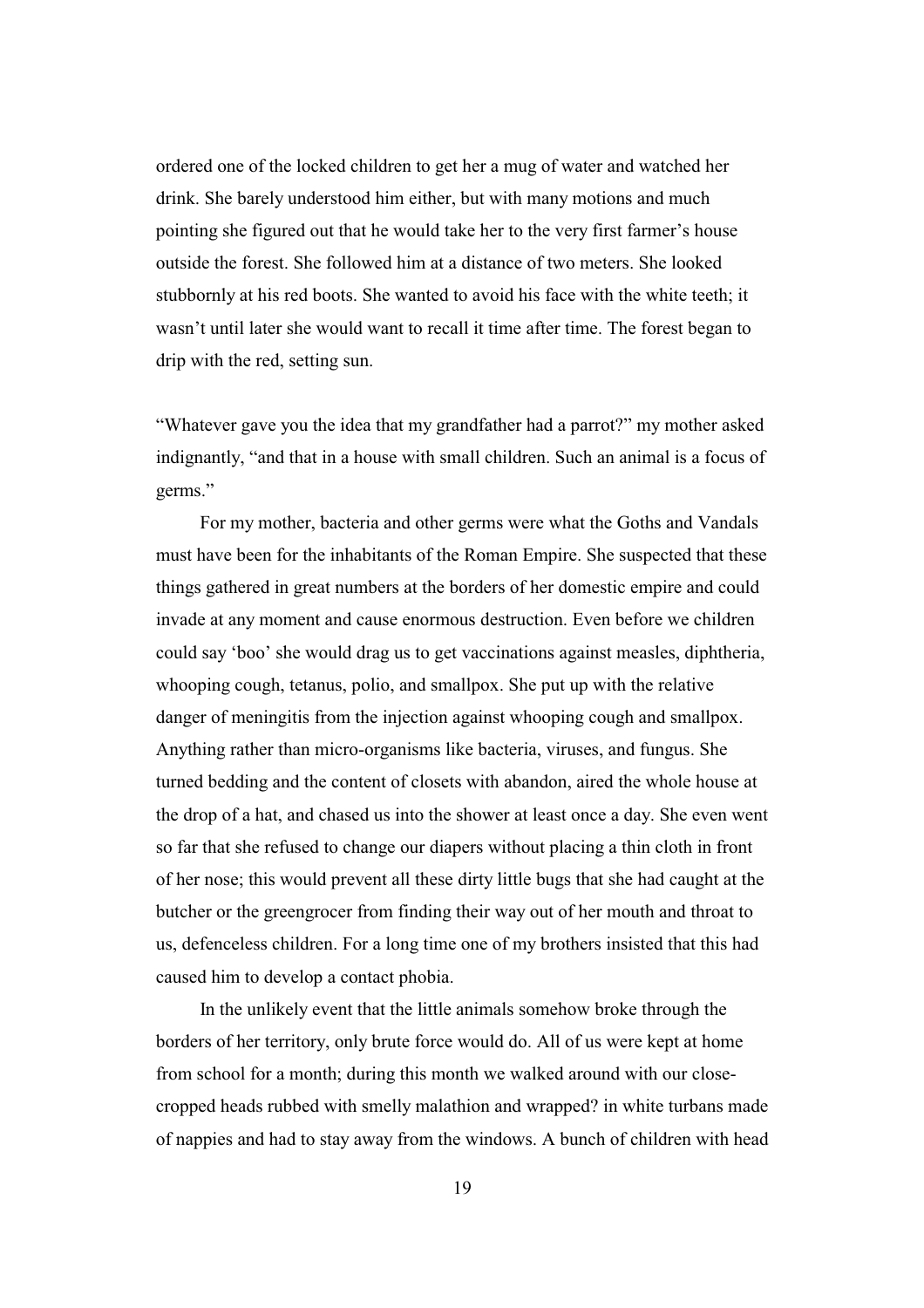lice was the most shameful thing she could imagine, and with endless patience she pulled the fine-toothed comb through our hair without catching even one louse.

The war against the enemy outside could not match the hereditary heart condition to which she had lost her grandmother Maria Blumenträger and her mother at too young an age and which threatened inside her every time she caught us misbehaving or being noisy. "Ach Gott, mein herz," she said and grabbed her left breast where the devil was carrying on. Petrified with fear we watched time after time how she might collapse at any moment, and it wasn't until my father would come home from his work and at a single glance sized up the situation of a dying wife and languishing children and spoke the words: "The poor woman. She died of sorrow at the age of ninety-nine," that the suffering was over.

Meanwhile my mother is eighty-two, and her heart has energetically kept up until now; it has never faltered, until today it has pumped her blood to all the extremities of her body with the regularity of a metronome. The threat of a cardiac arrest came to an end when it appeared that two of her sons actually carried the hereditary misfortune within them. It is impossible to fight genes.

"Who was poor Pfiffikus if it wasn't your grandfather's parrot?" I asked.

"Poor Pfiffikus, poor Pfiffikus," she said, groping around in her memory where she turned lamps on and off, "that was something you'd say if you felt sorry for someone. It was an expression. But my grandfather and a parrot! And Beethoven's Fifth! How could a parrot come by Beethoven's Fifth? There was no radio there in 1900, and no portable phonograph either."

"Perhaps they sometimes gave open-air concerts," I volunteered.

"An open-air concert? In Michelau?" My mother had a great disdain for villages, and she considered any residential area with less inhabitants than the city of Frankfurt (where she was born) as a village. In 1934 she settled first in Apeldoorn and then in Eindhoven: villages. Even in the sixties when on Elandsgracht in Amsterdam a brand-new police station was built with as a special attraction the continuous elevators, she said with a sneer that continuous elevators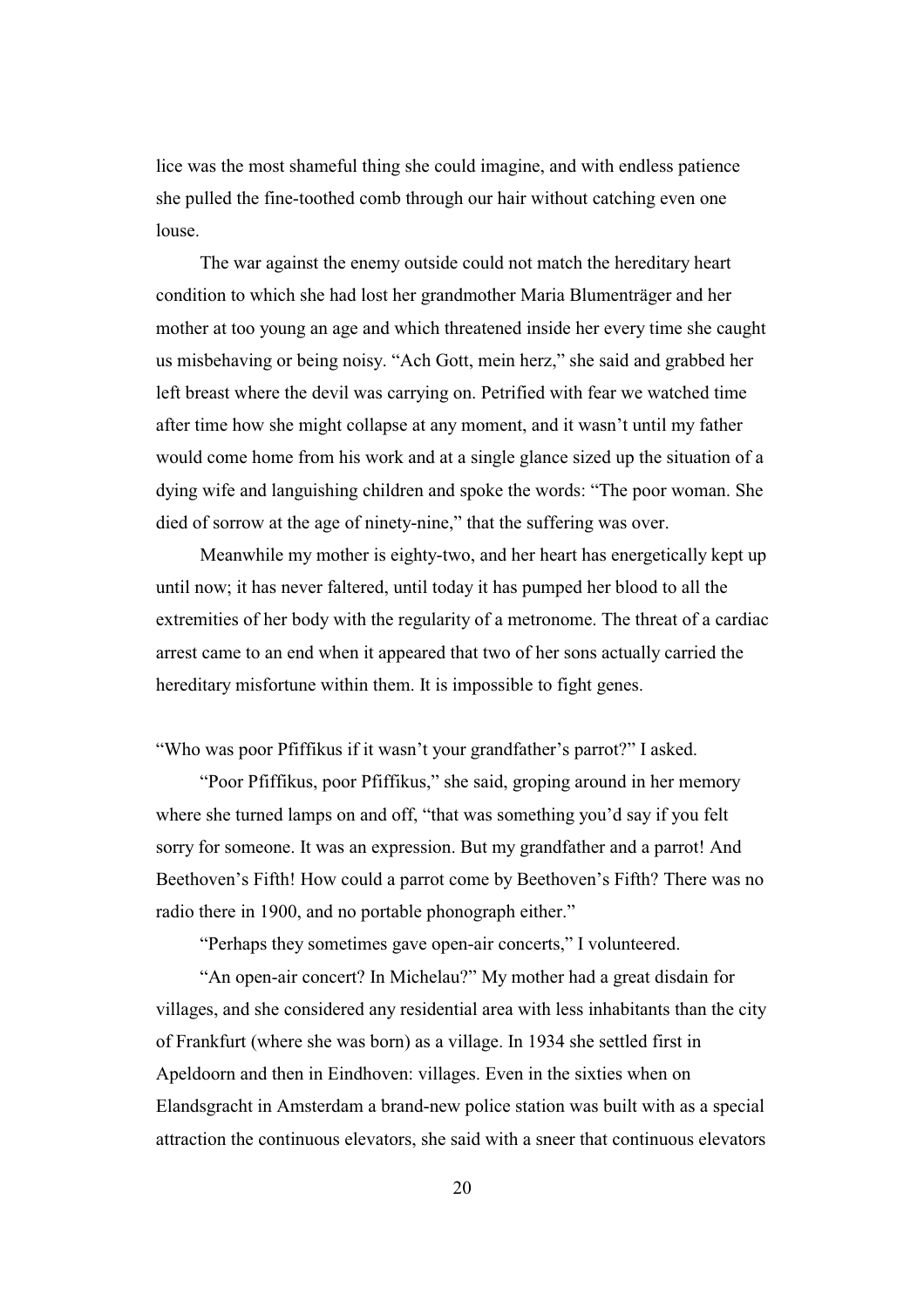in the warehouse were part of her daily amusement when she was a seven-yearold schoolgirl. "Taking a parrot to an open-air concert, that's the silliest thing I've ever heard," she said.

But I hadn't said at all that my great-grandfather had taken poor Pfiffikus with him to a musical event; I had only let him whistle the first bars of Beethoven's Fifth, even if he had heard them whistled by Albert Schweitzer in the jungle of Lambarene.

"At that time Albert Schweitzer was a professor in Strasbourg and had never seen a jungle yet," said my mother, "and besides, Schweitzer liked Bach, not Beethoven."

This way we got nowhere.

"Come, child," said Schlomo Nussbaumer, and he led Bettina by the hand into his store. The farmers on the box shouted at their horse with long calls and clacked their tongues. Creaking, the cart on which she had been taken to Treibgasse started moving. Outside, the last light lay on the roofs of the houses. Inside, Schlomo lit the lamp. Then he left her alone in order to close the shutters. It was dark and sweet in the store; her shadow shifted as Schlomo moved. She touched the textiles carefully as if she was afraid to wipe off their colours. She was amazed at so many different fabrics. New dresses for the whole world.

"Come, child," Schlomo said again, and he led the way with the lamp through small, dark halls; they turned corner after corner until they were in a back room where there stood a table and two chairs, and Schlomo's day-bed. She sat down at the table and followed the grain of the wood with her fingers. She waited for punishment, the entrance of her mother who would lecture her with her black eyes and would list the sanctions that would be the consequence of her disobedience. She tried not to look at Schlomo who was busy in a small alcove. After several minutes she sniffed the smell of soup and she looked up. Schlomo came in with a candlestick and a white cloth that he spread over the table. He smoothed the creases with his hands.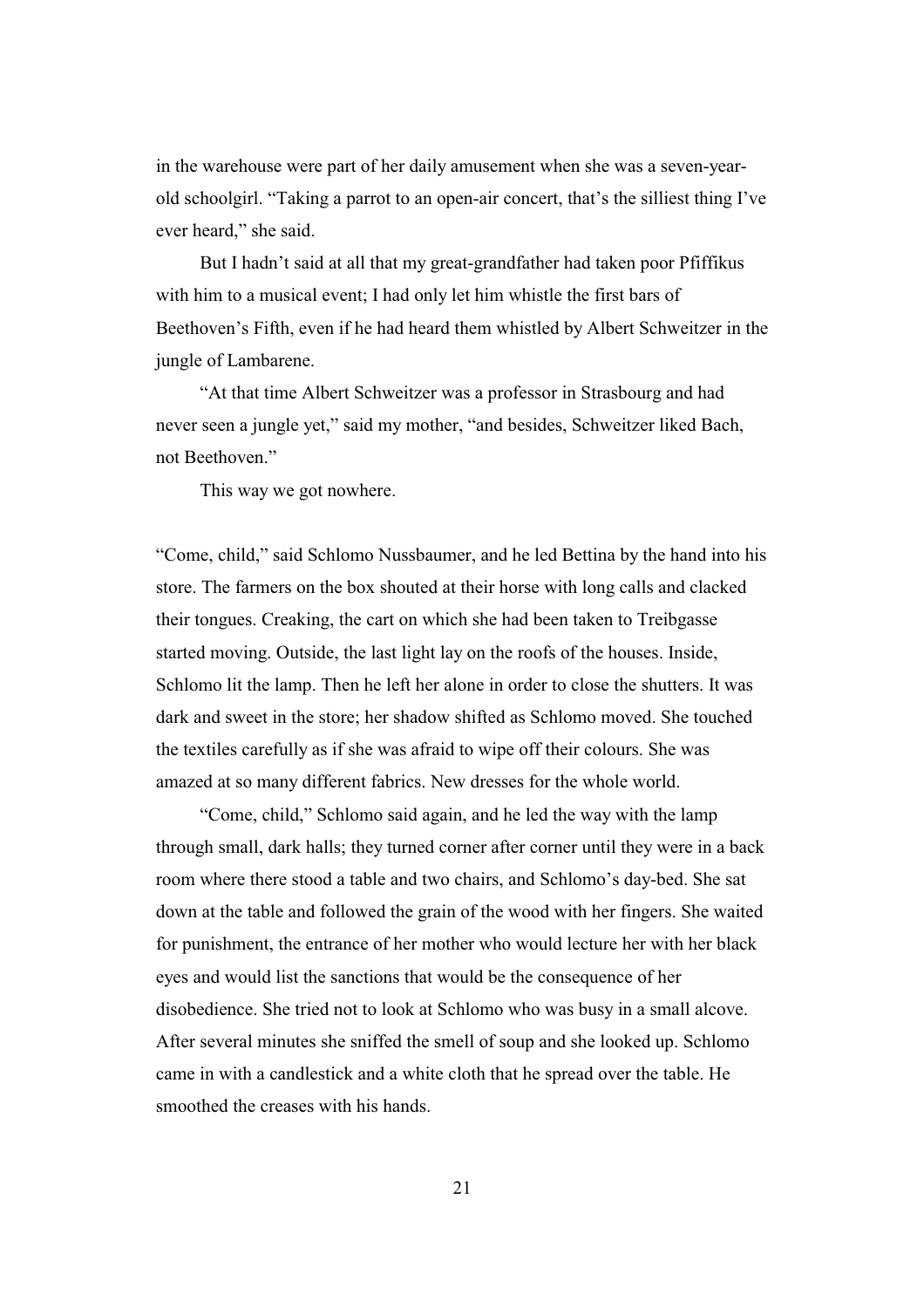"This is damask," he said while his hands couldn't stop smoothing the tablecloth, "from the far-away city of Damascus. When the candles are lit, you can see the light patterns of the warp and the weft. Watch for it later."

"Shouldn't I go to Mutti? Don't I have to go home?" she asked.

"Your Mutti thought that you had started walking home, that she would encounter you at the edge of the city. The farmers have to go to the Heidenfelt Market - they'll catch up with her. I think that you can stay here tonight."

He placed dishes and bread on the table and lit the candles.

"Praised be Thou, Lord our God, Ruler of the universe who hallows us with His Commandments and has commanded us to kindle the lights," he said and poured wine into the glasses. After that he said words in a language she didn't understand and which enchanted her.

It was as if the words came straight from Damascus and from there flew straight into Schlomo's mouth where they were turned into a dark whisper, where speaking and breathing could no longer be distinguished from each other. The soul flies in the words, she thought as she looked at Schlomo's moving mouth; the soul is not an angel with wings but the black from Schlomo's mouth, another black than that of the charcoal burners whose words had sounded hard and shrill. Damask is white velvet, she thought, and the words from Schlomo's mouth are black velvet. She sighed, her breath escaped her, but when she looked up with a start, Schlomo's eyes were open once again and he looked at her kindly.

"Here," he said, and for the first time in her life she drank wine and was startled when the bitterness filled her mouth with hot breath. In order not to seem impolite she took a second sip and the bitterness prickled the roof of her mouth so strongly that she wanted to spit it out. But she found the slight distress rather pleasant too.

After Schlomo poured water over her hands and showed her how you sprinkle salt on your bread before putting it in your mouth, he served the soup. He listened to her story of the charcoal burners and how she had lost her way and about Ulli on his deathbed with rails. "When Ulli approached, you first heard his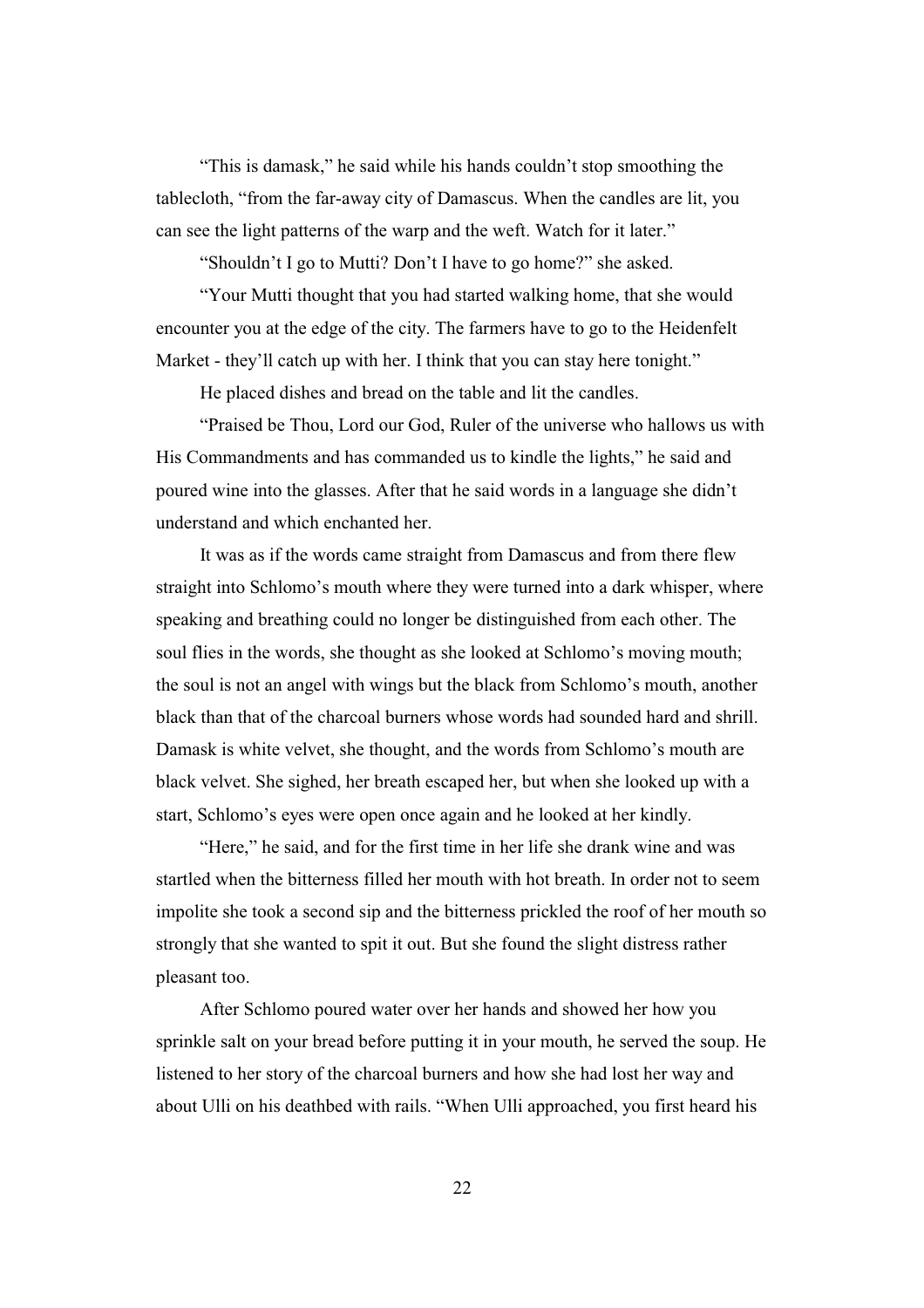drum," she said. He nodded, and when she finished telling her story he said: "Now you have to ask me for the story."

She listened while staring into the flames of the candles. She looked at Schlomo's face that was telling a story and at his hands that calmed the story when it became too intense, or opened when terrible things happened. She saw the angel with the sword go along the doorposts, and suddenly understood that Ulli was a first-born son. She listened to whether she could perhaps hear the rustling of the angel or the crying of families outside in the Treibgasse. As long as she was sitting near Schlomo she was safe. While she no longer understood exactly what Schlomo was telling about columns of smoke by day and pillars of fire at night, she listened to the sound of his voice and saw the candles become ever shorter and the flames ever longer. Her head was so heavy that she could no longer hold it up - it dropped and dropped until she touched the damask tablecloth with her forehead and the voice of Schlomo was lost in her sleep.

The next morning Schlomo closed the shutters of his shop. He opened the doors wide and invited her to sit on one of the two stools that he had placed on the street. It was already busy in the Treibgasse. Vegetable carts passed by on their way to the market. A shepherd drove two sheep ahead of him, and young men in long, green aprons pushed the beer barrels so that they rolled from the carts. Only the two of them did nothing and sat next to each other in the sun.

She felt comfortable in the sun's rays and free from her mother's obligations. The light bounced so glaringly on the cobbles that she had to squeeze her eyes shut. That is why she didn't see the cart until the driver stopped in front of them. It was a farmer from Michelau who had in the very early morning delivered his hops at the brewery on the Rossmarkt and now was bellowing: "Get on!" She felt that she had bad luck, that the morning with Schlomo had been too short, but she stood up obediently and shook Schlomo's hand. He placed his hand on her head. "Goodbye, child," he said, "will you soon come by with your mother?"

23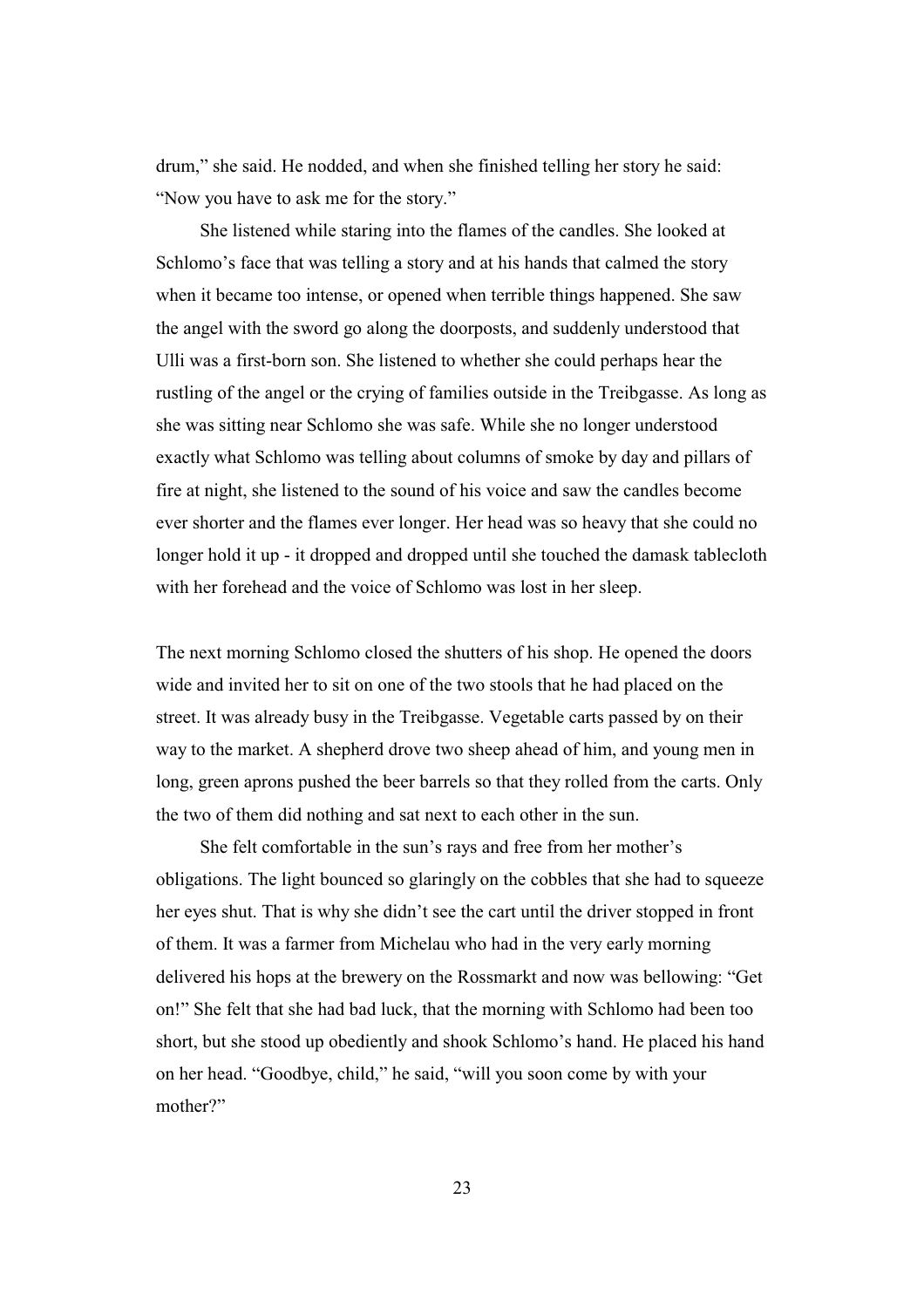While the driver manoeuvred his horse dexterously among the hustle and bustle of the street and she looked around once more at Schlomo Nussbaumer who was waving back, she had the feeling that this was the last time she would see him.

In the new century she went to boarding school in Miltenberg. The "English teachers" ran the girls' schools in Aschaffenburg too, but Maria Blumenträger wanted to have her second daughter a distance away. Perhaps it was because of the dead boy that she didn't want to look one of her children in the eyes anymore, perhaps there was another reason. At any rate she blamed Schlomo Nussbaumer who should never have kept the child under his roof for the night.

After all, he was a Jew. Once a Jew, always a Jew, no matter how amiable she had been to him, including the earliest time of their acquaintance. Just because her family had in the past changed from one religion to another, did that mean that she had to be kind to the cloth merchant? All that was so long ago, the new century made other demands; she now had to think of a more prosperous Germany. If in the past she had complained to Schlomo Nussbaumer about the endless chiming of the bells, it was because as a modern woman she had renounced religion. According to Darwin, man was descended from the apes, and if there was one thing that in her eyes was more contemptible than a Jew who didn't eat pork, it was a monkey that rang bells.

We were more of a hare and rabbit eating family than one that ate pork. As I remember, there was always a wide-legged hare hanging on the inside of the shed door, and for years on end we pampered our children's bottoms with rabbit skins that lay on the wicker stools on which we were expected to sit straight and eat without leaning on our elbows. Every other week my father went to the bingo evening of the town clerk's office where he worked, and each time he'd come home quite tipsy with a hare in his hands. He must have learned skinning and cleaning himself. Also, in our living room there hung a life-size reproduction of the hare of Albrecht Dürer; the animal was alertness incarnate, with its erect ears and its hair-by-hair recorded shadowless existence.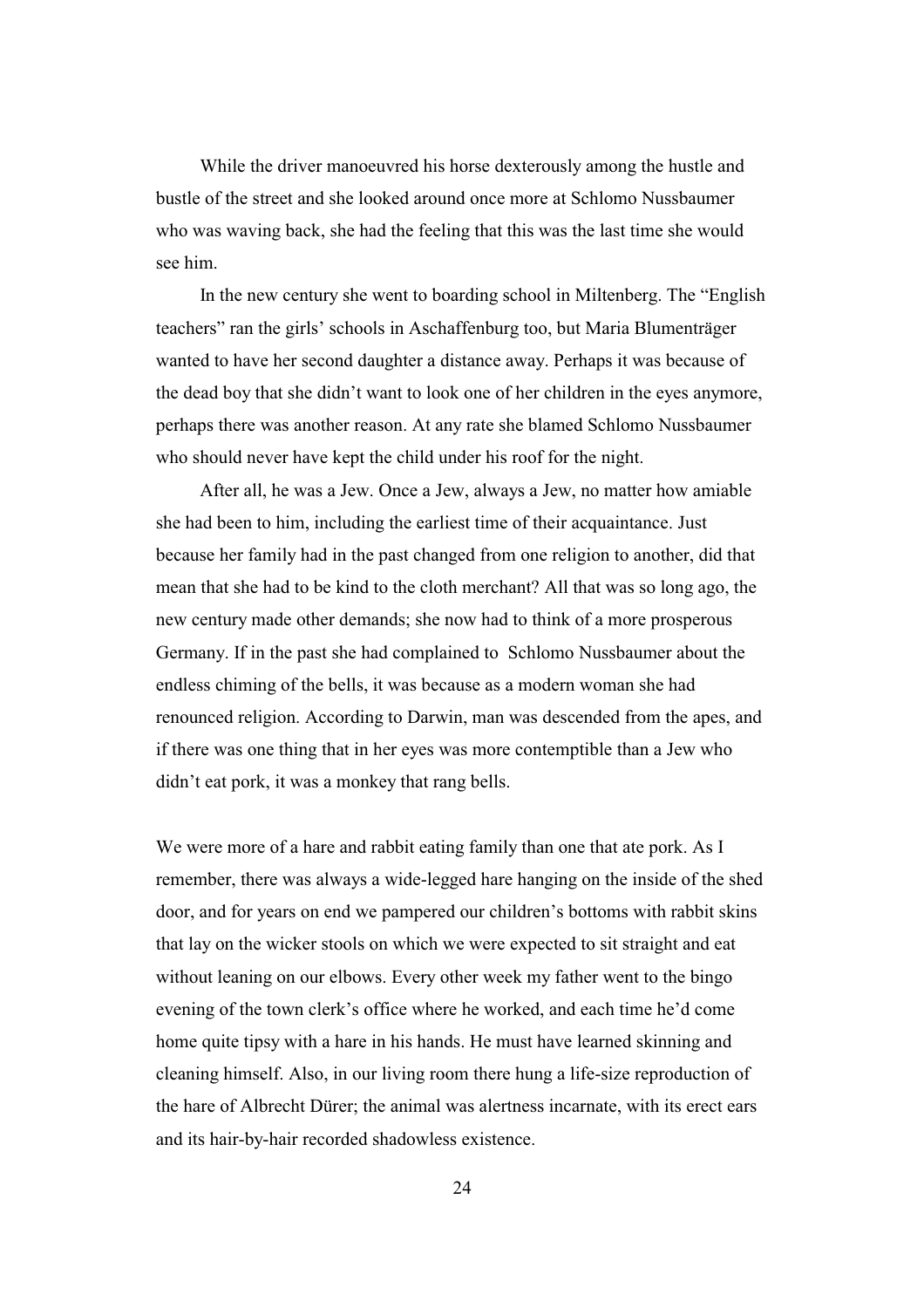Of course my mother said that my father won the first prize at the bingo evening at most once a year, but how did she then explain the dozens of rabbit skins that were scattered throughout the house? "Your father often brought home strange things," she said.

That was true. At the drop of a hat he'd appear with an oil painting that he had picked up at a second-hand shop, or with an umpteenth second?-hand Persian carpet through which the wooden floor showed here and there, or with an easy chair that didn't fit in the corner and that must have been used by monsters, or with a copper fire-screen with dancing goddesses - even though we didn't even have an open fireplace.

"I don't know where he dragged all that stuff from," said my mother.

"To surprise you, to surprise you," said my father.

It wasn't until later, when we children had all left home, that she got rid of my father's junk and purchased new things which are so ugly that they will make the next junk dealer "stinking rich."

As for the hares - we pestered my grandfather repeatedly for the story "The three brothers."

Once upon a time there was a man who had three sons and who loved all three of them so much that he didn't know to which one he should leave the house that hadbelonged to his grandparents and to their grandparents. Therefore he sent the boys into the wide world and said: "Learn a trade, and whoever returns home with the best masterpiece gets the house."

The first son became a blacksmith, the second became a barber and the third one became a swordfighter, and when it came time for the old man to die the three brothers returned home and discussed how they could best show their skill. At that moment a driver with horse and cart came by at full trot and the oldest brother jumped on the box, tore the horseshoes from the horse at full trot and shod it. That was skilful work, said the father. Then a hare came running across the field and the second brother grabbed his shaving basin, brush and blade, gave the hare a close shave at full speed without harming a hair on his body, and the father said: "That is skilful work." The third brother stepped forward, drew his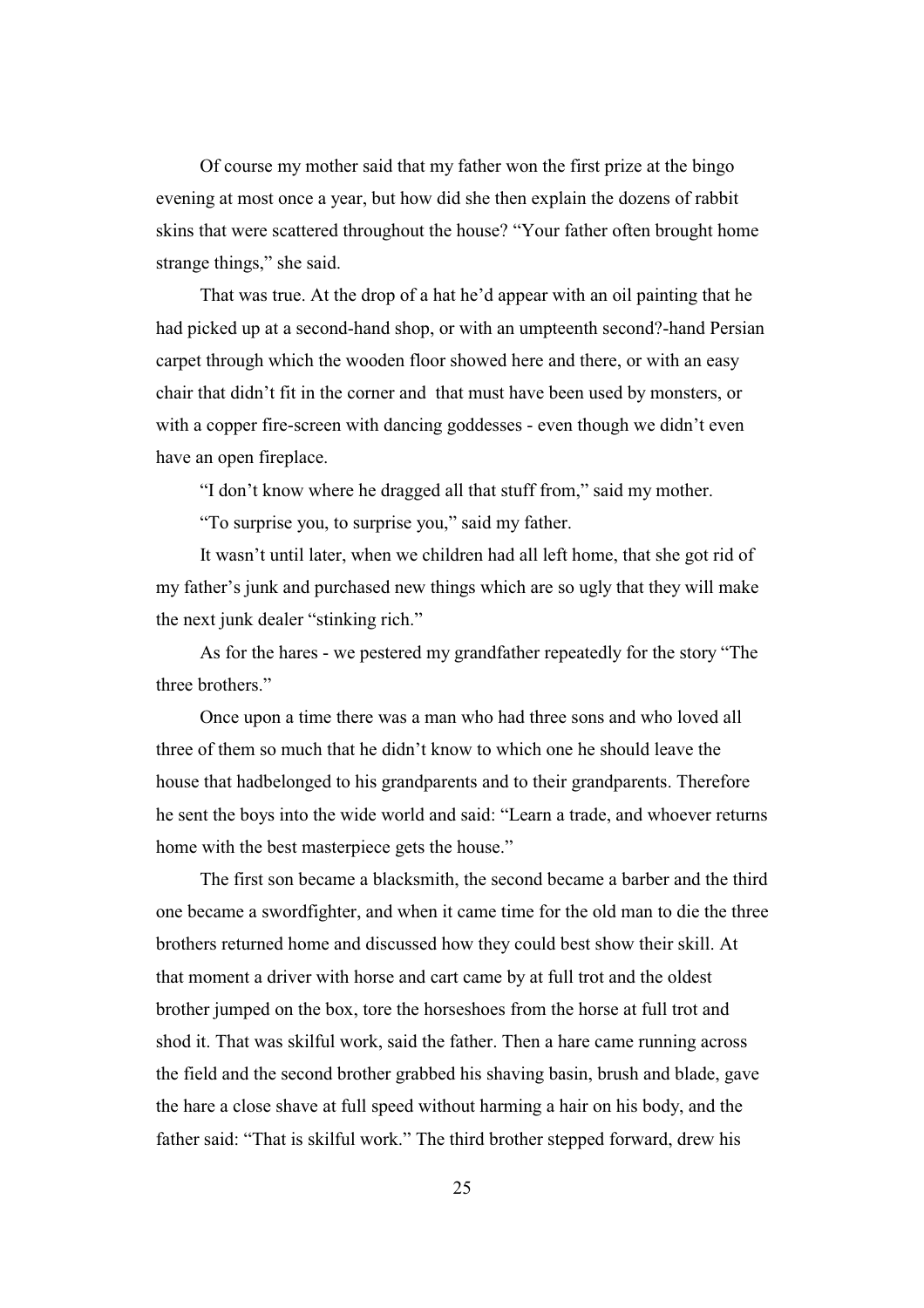sword while the rain started pouring from the sky and waved his weapon around so fast that not a drop of rain fell on his head.

Although the last example of mastery was far and away the most amazing it even seemed very much like the kind of marvel that we heard about at school yet we asked our grandfather time and again to give the house to the middle brother who had shaved the hare, because that was precision work that we could recount on our rabbit skins; and to oblige us my grandfather changed the story in such a way that the middle son became the youngest son, for such stories have their own laws in which the youngest always gets the best of it. Moreover, we were familiar with my grandfather's razor blade which was so sharp that we were only allowed to point to it. Our father had changed to Gillette blades in a holder with which a hare couldn't even be approached at ten meters.

There was no house to divide among us. The last house, "the house with the fourteen saints" in Michelau, had been lost in the money panic year of nineteen twenty-three, and my mother didn't see it again until she was quite old for the house had become a nightmare in her and in our eyes because of the story that Carl Bory, the softy, had in the end sold it at the exact lowest point of the financial collapse of Germany. One day he still had a roomy, comfortable house, and the next day he could from the money of its sale buy only a pig. Just imagine! First you have a roof over your head with everything that goes with it, even if you were banned to the back of the house, and half a day later you walk through the streets with a pig on a rope. To us it seemed the height of indignity and misery, and the public body of a pig, as a laughing piece of bacon with apron displayed at the butcher, has always filled us with deep aversion.

In addition to disdain for pigs, the affair with the house in Michelau had taught us early the worthlessness of money, for in her nightstand my mother kept stacks of brightly coloured sheets of money with dizzying amounts that had less worth than any nickel you could find on the street or grab from a table, but she saved them like the treasure of Ali Baba. Those were the pig marks that upon their departure from the Third Reich they had hidden at the bottom of their suitcases in the hope that people in the Netherlands would take these sheets of